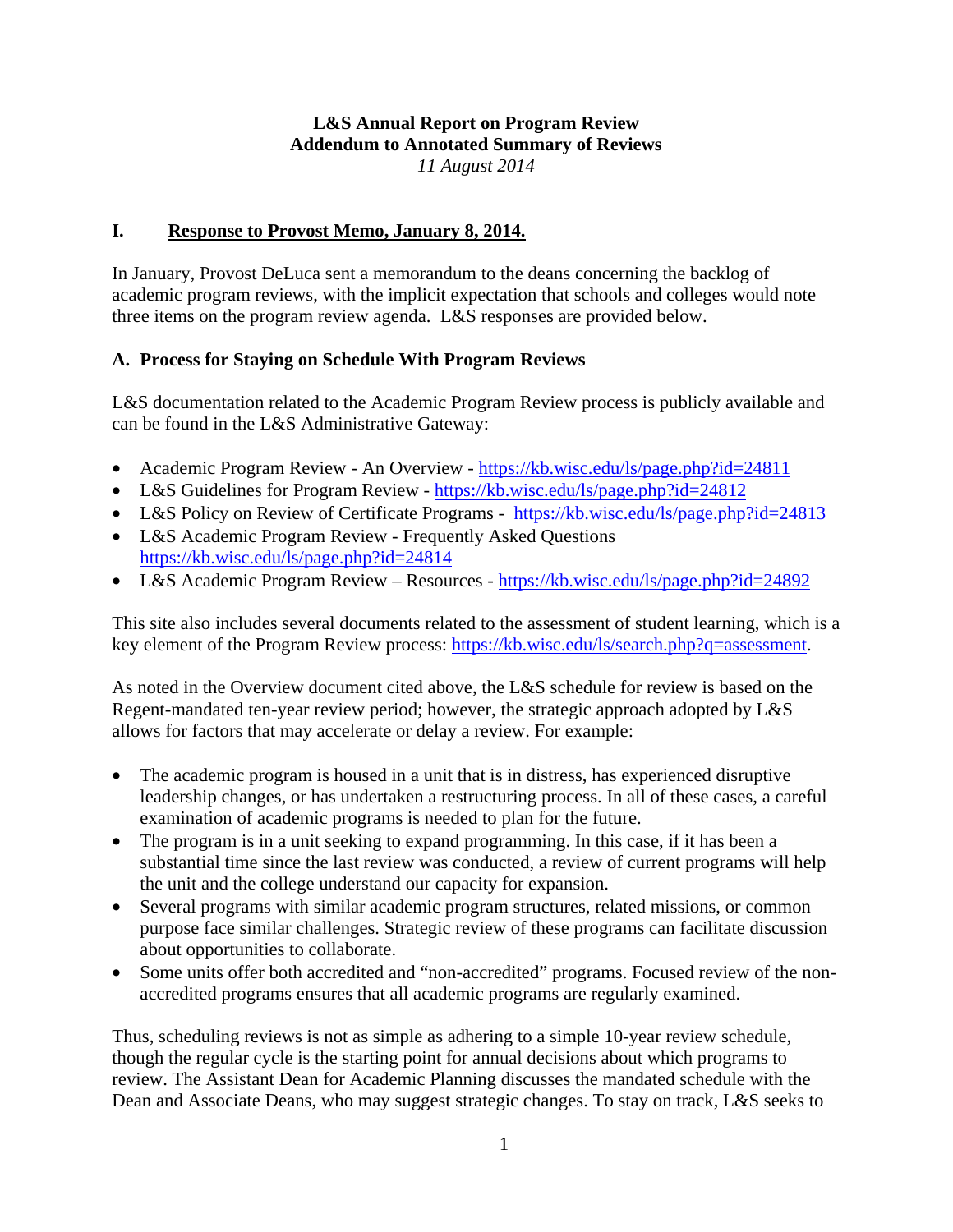complete at least 13 reviews per year. However, some reviews take longer to complete, and reviews can reveal challenges that make it difficult (or unwise) to maintain the intended pace. To compensate for this, L&S has many reviews under way so, overall, the college is able to achieve a regular rate of completion. Finally, L&S divisional Associate Deans have traditionally collaborated with their counterparts in the Graduate School concerning reviews of graduate programs. Since GFEC members serve on L&S review committees, maintaining a reasonable workload and pace for that body can also affect the completion rate of reviews.

#### **B. Identifying lead designee for purposes of Program Reviews**

In 2014-2015, L&S will share responsibility with CALS for reviewing the doctoral programs in Development, Sociology, and Urban and Regional Planning. L&S Associate Dean Greg Downey is working with CALS Associate Dean Dick Straub on these reviews.

- CALS will be the lead on: Development
- L&S will be the lead on: Sociology, Urban and Regional Planning

APC discussion of these programs will be scheduled for jointly convened CALS / L&S APC meetings.

#### **C. Connection to Proposals to Create New or Revise Existing Programs**

As noted above, L&S "strategic review" acknowledges that reviews may be requested when units are seeking to alter their program array, to demonstrate that the faculty has a clear understanding of existing programs before they can be augmented or altered. This is most likely when the existing programs are scheduled (or overdue) for review; we have found that the new UAPC practice of inquiring into recent reviews has motivated departments and programs to participate in timely completion of their reviews.

#### **I. L&S Academic Program Status Report, July 2014**

#### **A. Reviews Completed in 2013-2014**

The following reviews were completed in the past academic year, including six of twelve programs identified as part of the "backlog" to be cleared.

- American Indian Studies (CRT 110)
- Asian American Studies (CRT 201)
- Botany (BA/BS 121)
- Celtic Studies (CRT 203)
- Communication Arts (BA/BS, MA, PhD 201)
- Geography and Cart/GIS (BA/BS, MS, Ph.D  $463$ )<sup>1</sup>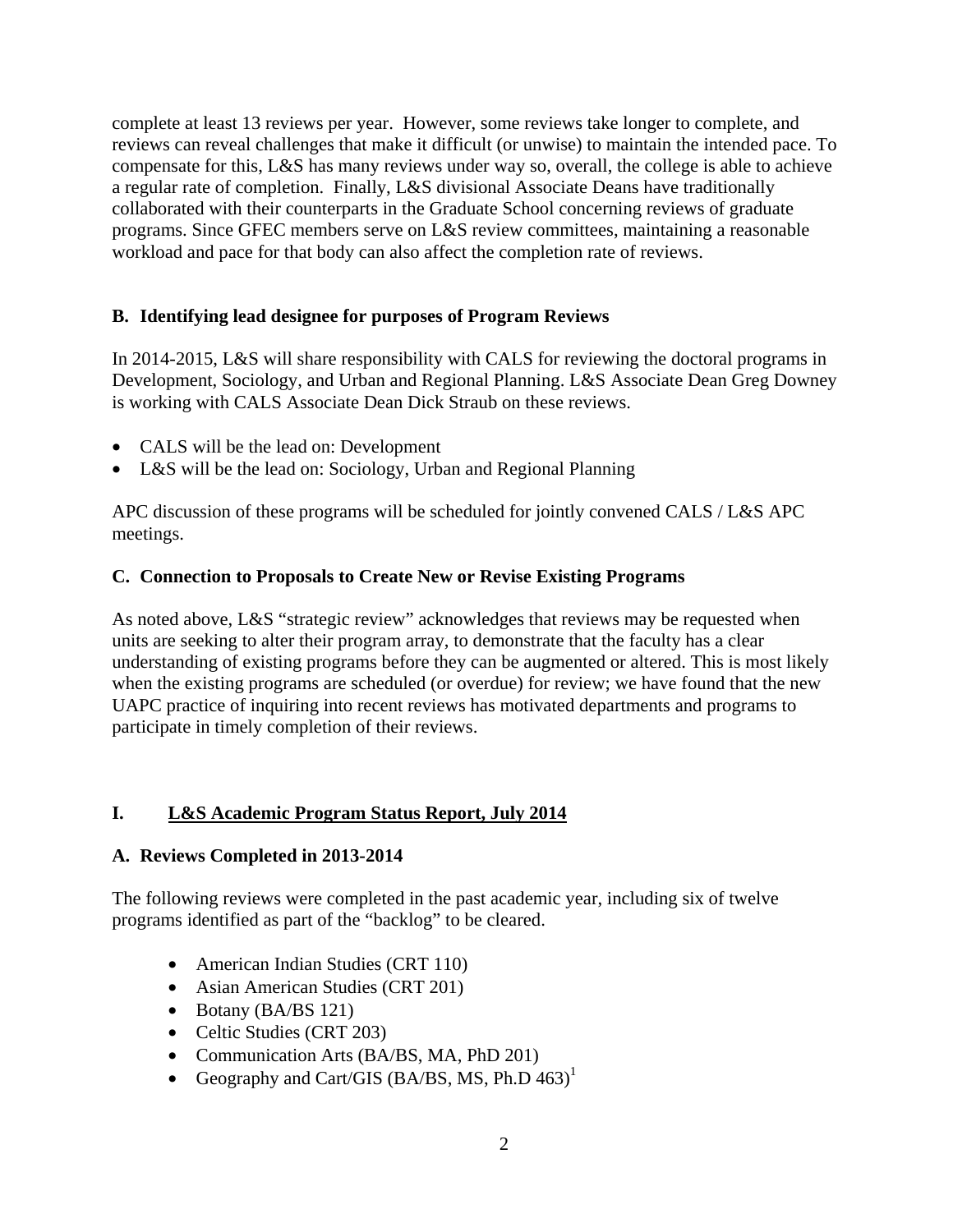- Hebrew and Semitic Studies (BA/BS Hebrew 490; MA, PhD Hebrew and Semitic Studies 497)
- Integrated Liberal Studies (CRT 380)
- International Studies  $(BA/BS 579)^1$
- Medieval Studies (CRT 450)
- Middle East Studies (CRT 435)
- Physics (CRT 783, BA/BS, MA/MS, PhD  $783$ )<sup>1</sup>
- Psychology (BA/BS, MA/MS 832 [PhD is nationally accredited])<sup>1,2</sup>
- Sociology  $(BA/BS 922)^1$
- Spanish & Portuguese (BA/BS 936 and 810)<sup>3</sup>
- TESOL (CRT 720)
- Zoology  $(BA/BS 995)^1$

 $\overline{1}$  Noted in Provost's memo as part of the L&S review "backlog".

<sup>2</sup> GFEC will work with L&S to convene committee for additional grad program review.

 $3$  Final paperwork submitted July 2014.

# **B. Ongoing L&S Academic Program Reviews**

A number of other programs are in the process of being reviewed, and are making satisfactory progress toward completion. This list includes the remaining programs identified as "backlog" to be cleared:

- Afro-American Studies (CRT, BA/BS, MA) self-study and review committee report received; APC discussion Fall 2014
- Applied Math, Physics, and Engineering (BS) self-study received; review committee being convened.
- Art History (Material Cultures CRT, BA/BS, MA, PhD) self-study received; review committee convened. Report due Fall 2014.
- Atmospheric and Oceanic Sciences (BA/BS, MS, PhD) self-study received; review committee convened. Report due Fall 2014.<sup>1</sup>
- Botany (MA/MS, PhD) self-study in progress.
- Chemistry (BA/BS, MS, PhD) self-study received; review committee being convened $<sup>1</sup>$ </sup>
- Chican@ and Latin@ Studies (CRT) self-study in progress.
- East Asian Languages and Literature (BA/BS, MA, Ph.D) Self-study received; review committee convened; Report due Fall 2014.
- French & Italian (BA/BS, MA, PhD, CRT) Self-study received; review committee convened; report due Spring 2015.
- German (CRT, BA/BS, MA, PhD) Self-study received; review committee convened. Report due Fall 2014.
- History (BA/BS, MA, PhD) Self-study received; review committee convened. Report due Fall  $2014.<sup>1</sup>$
- History of Science, Medicine, and Technology (BA/BS, MA, Ph.D) self-study received; review committee convened. Report due Fall 2014.<sup>1</sup>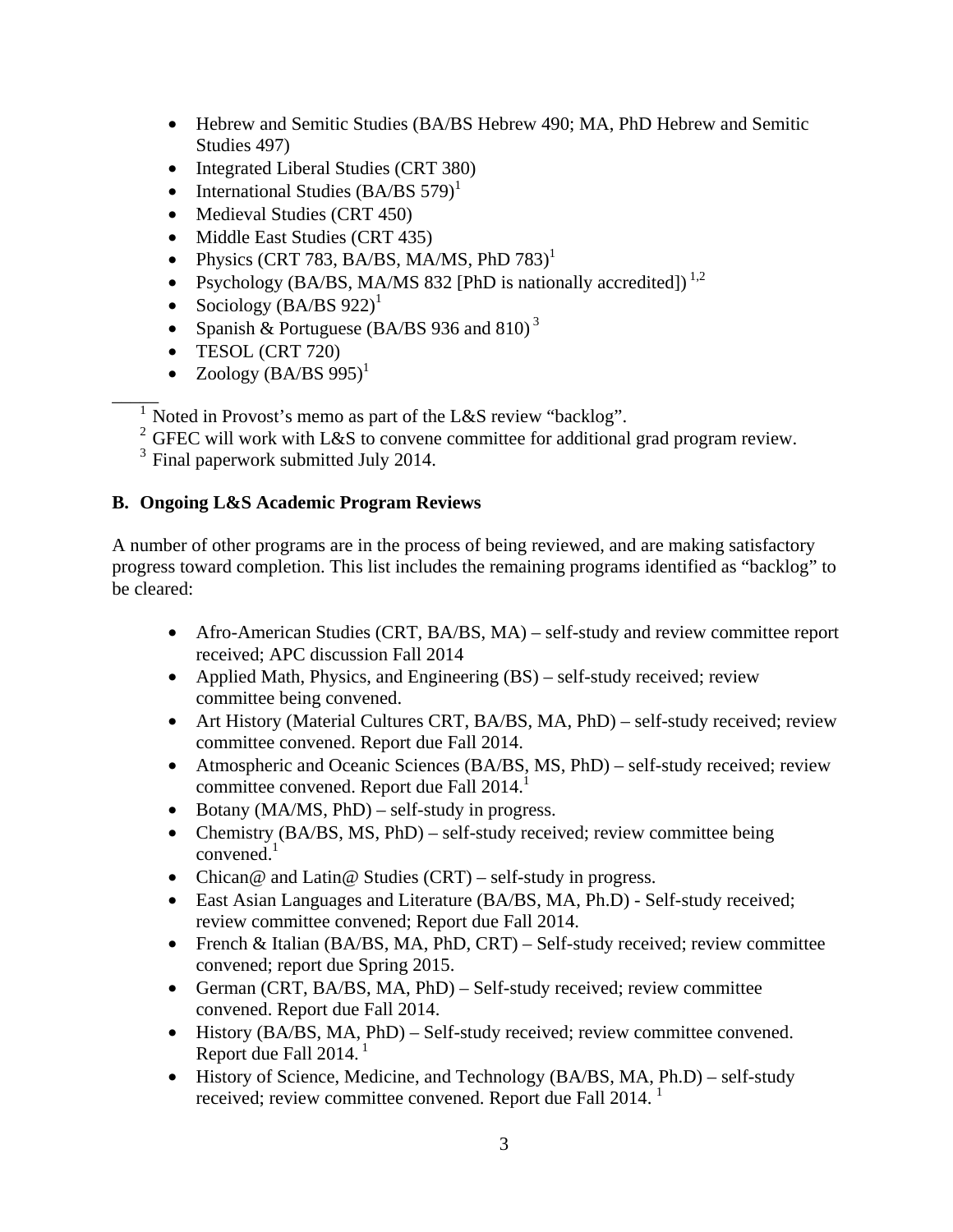- Journalism  $(BA/BS, MA)$  Self-study in progress; progress report received.<sup>1</sup>
- Philosophy (BA/BS, MA, PhD) Self-study received; review committee convened. Report due Spring 2015.
- Scandinavian Studies (CRT, BA/BS, MA, PhD) Self-study received; review committee convened. Report due Fall 2014.
- Slavic (Russian, Polish BA/BS, Slavic Lang & Lit MA, PhD) Self-study received; review committee convened. Report due Fall 2014.<sup>1</sup>
- Sociology (MS, Ph.D\*) Self-study received; review committee being convened.  $\frac{1}{1}$
- Zoology (MA/MS, PhD) self-study in progress.<sup>1</sup>

 $\overline{\phantom{a}}$ <sup>1</sup> Noted in Provost's memo as part of L&S review "backlog".

### **"Regular" Reviews to be Initiated in 2014-2015**

- Astronomy Physics (BA/BS) and Astronomy (MS, Ph.D)
- Development (PhD)<sup>\*</sup>
- Gender and Womens Studies (LGBT CRT, BA/BS, MA)
- ISSuES (CRT)
- Mathematics (CRT)
- Molecular Biology (BA/BS)
- Religious Studies (CRT)

#### $\overline{\phantom{a}}$ \* with CALS

### **Reviews Convened to Complement External Accreditation Reviews, 2014-2015:**

- Library and Information Studies (MA, PhD) Accreditation self-study (MA) under way; review of PhD to be submitted Fall 2014.
- Social Welfare (BA/BS, PhD) Accreditation review complete, additional review of nonaccredited programs to be submitted Spring 2015.
- Social Work (part-time MSW) Mandatory review five-years after program implementation to be submitted Spring 2015.
- Urban and Regional Planning (Ph.D)\*

 $\overline{\phantom{a}}$ \* with CALS

### **Special/Strategic Reviews**

### *In Progress*

• The Department of Classics has undertaken an extensive review of its programs (Classical Studies CRT; Classical Humanities BA/BS; Latin, Greek BA/BS, MA; Classics BA/BS, MA, PhD) and opportunities related to incorporation of biblical Hebrew faculty into that department. This will lead to requests for programmatic changes for graduate and undergraduate programs, which will be submitted with a "self-study" evaluating program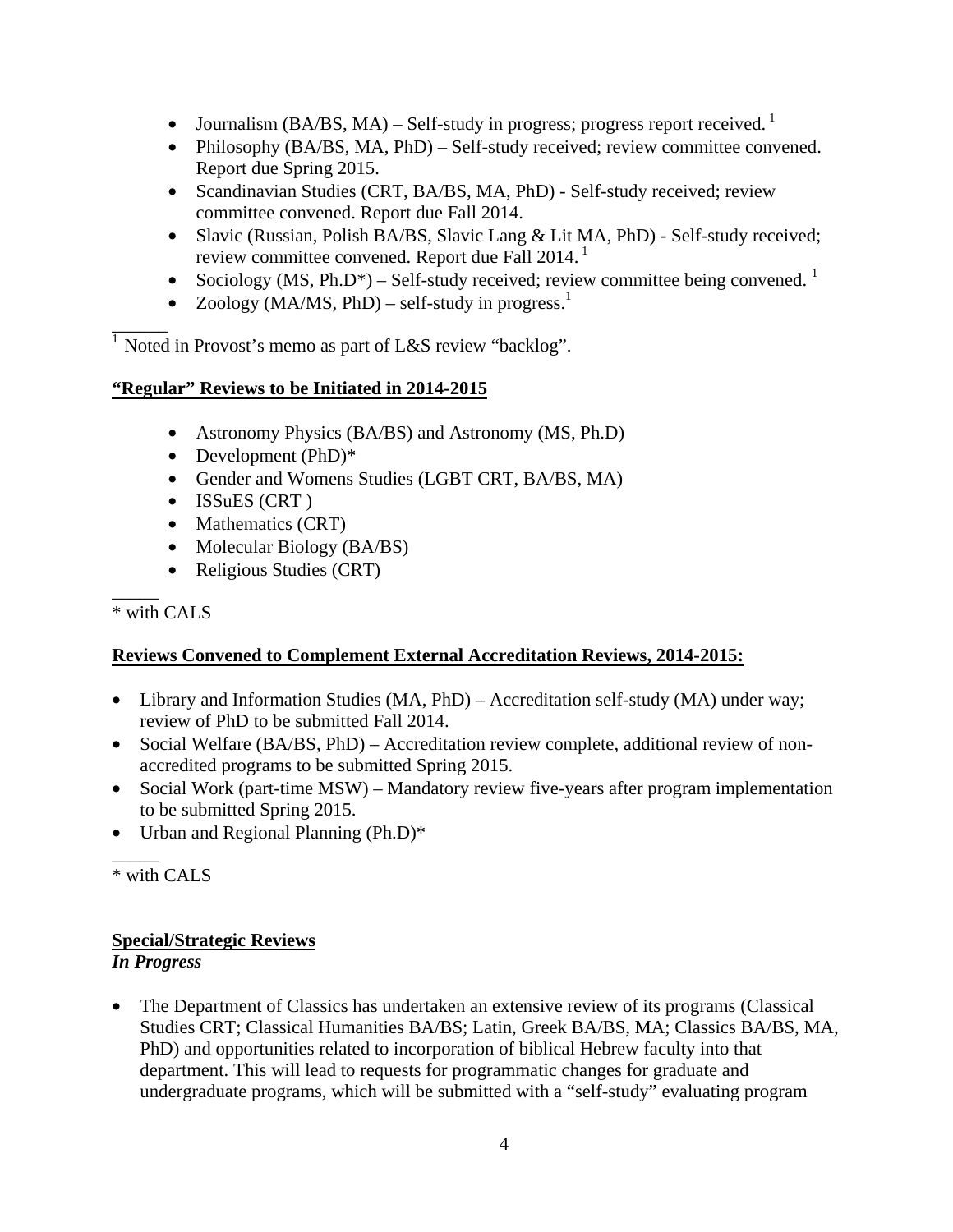quality and proposing changes. The Graduate Faculty Executive Committee has appointed an experienced committee member to work with the department as a consultant during the preparation of the proposals. L&S and the Graduate School anticipate that all program changes will be subject to a full review in five years.

- Like Classics, the Department of Comparative Literature and Folklore Studies has also reviewed the impact of combining faculty has had on its academic programs. The faculty has proposed programmatic changes for its graduate programs, and the Graduate Faculty Executive Committee has appointed an experienced committee member to work with the department as a consultant during the preparation of the proposals. L&S and the Graduate School anticipate that all program changes will be subject to a full review in five years. Review of all undergraduate programs (Comparative Literature BA/BS, Folklore CRT) will be convened after the graduate program proposals are submitted.
- Music (all majors, all certificates and degree programs) Upon completion of its regular tenyear accreditation review by the National Association of Schools of Music, the School of Music (in consultation with L&S and the Graduate School) elected to undertake a comprehensive strategic planning exercise that will involve careful study of all majors, certificates and degree programs offered. That process is well under way, with a self-study to be submitted in January 2015 and committee review (including representatives from the Graduate School) to be conducted shortly thereafter.

#### *To Be Convened: Title VI Center/DIS Partner Program Reviews*

The reinvention of the Division of International Studies is currently being implemented. These changes require a clear understanding of L&S and DIS responsibilities associated with certificate programs and majors associated with Title VI Area Studies Centers. As sole authority for the centers shifts to the reconfigured Division, L&S and the Division will need to develop an MOU describing the lines of authority for curriculum and student affairs administration, as is the case with other L&S programs offered through non-L&S units. Conducting program reviews at this time will not only clarify these lines of authority and responsibility, it will allow the Division and College to establish a shared understanding of current program quality and afford an opportunity to consider curricular issues that arise with these programs (e.g., overlap with other programs, compliance with institutional policy, DARS encoding, low enrollment/awards, high exception rates).

L&S proposes that all of these programs should be reviewed by L&S and DIS to evaluate program quality, understand resource demands and essential services required for academic program operations, and identify challenges and opportunities related to the academic mission of these units. However, since a comprehensive review of all of these academic programs in the coming year will strain resources (L&S Admin and DIS staff, GFEC committee members, and faculty involved in the centers), we propose to establish the following schedule for review: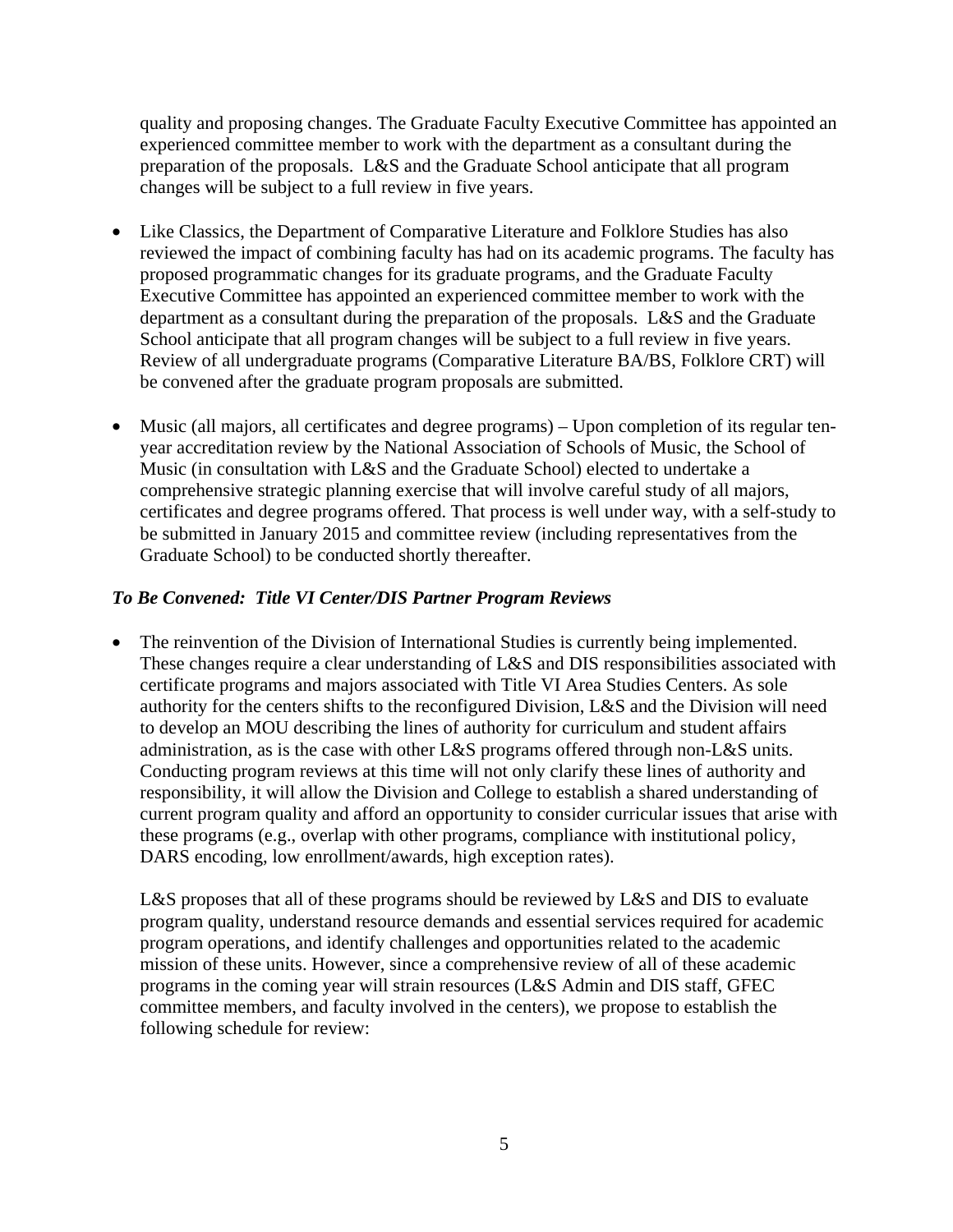2014-2015 (Fall) – This group of reviews will coincide with L&S discussions about the future of Asian studies in L&S, which involve the departments of East Asian Lang & Lit and Languages and Cultures of Asia.

- o Asian Studies (BA/BS, concentrations in "East Asian Studies" and "Southeast Asian Studies") Review should address high exception rate, and "East Asian Studies" concentration overlap with undergraduate major in EALL.
- o East Asian Studies (CRT)
- o South Asian Studies (CRT)
- o Southeast Asian Studies (CRT, MA) Review should address high exception rates (CRT)

2014-2015 (Spring) – This group of reviews will address DIS interest in consolidating or reorganizing the current array of centers that focus on or relate to Europe and Eurasia.

- o European Studies, Grad (CRT) and European Studies, Undergrad (CRT). Review should address extremely high UG CRT exception rate)
- o REECA Studies (CRT, MA) Review should address high CRT exception rates, low enrollment MA.

2015-2016 (Fall) – All remaining programs will be reviewed.

- o African Studies (CRT)
- o Global Cultures (CRT) Review will be required to reopen admission to this program (UAPC deadline, March 2017).
- o LACIS (BA/BS, MA) Review will should address high UG program exception rates

#### **For additional information, please contact:**

Elaine M. Klein, Assistant Dean for Academic Planning College of Letters and Science 307D South Hall (608) 265-8484 emklein@ls.wisc.edu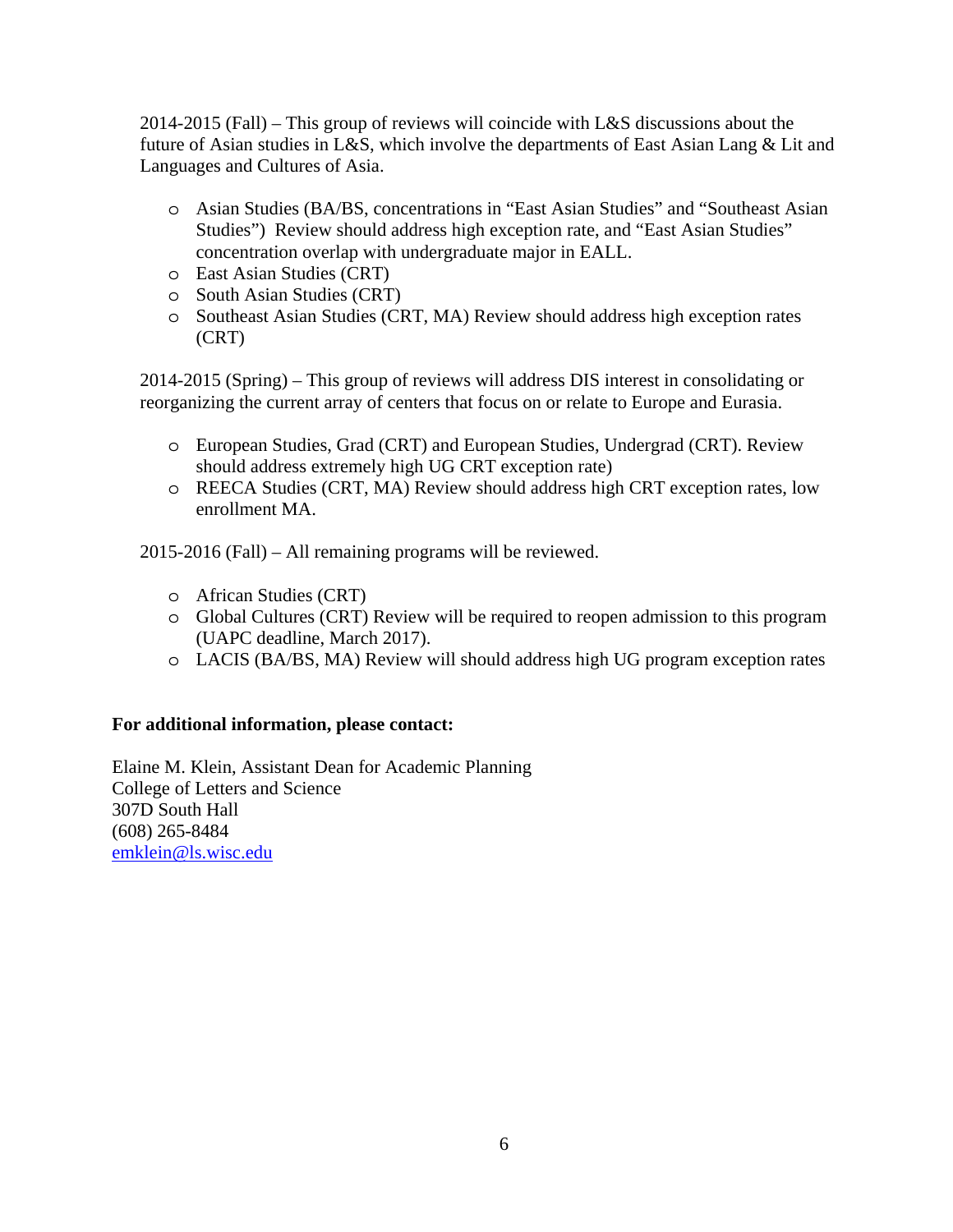|      |                                           |                                                       |                       | <b>UW-Madison Program Review Summary, 2012-13;</b> |                                                         |                                | 2013-14 UPDATES                                 |                         |                          |
|------|-------------------------------------------|-------------------------------------------------------|-----------------------|----------------------------------------------------|---------------------------------------------------------|--------------------------------|-------------------------------------------------|-------------------------|--------------------------|
|      | Reviewed in<br>Past 10 Years?             | <b>PROGRAM NAM</b>                                    | <b>Review Year</b>    | <b>Review Type</b>                                 |                                                         |                                | <b>Review includes:</b>                         |                         |                          |
|      |                                           |                                                       |                       |                                                    | BA/BS SED                                               |                                | Masters PhD Prof.                               |                         |                          |
|      |                                           | COLLEGE OF LETTERS AND SCIENCE                        |                       | Programs in need of some attention                 |                                                         |                                |                                                 |                         |                          |
|      | $\blacktriangledown$                      | 018 AFRICAN LANG & LIT                                |                       |                                                    |                                                         |                                |                                                 |                         |                          |
|      |                                           |                                                       | 2004-05               | 10-year review                                     | $\blacktriangledown$                                    |                                | $\blacktriangledown$                            | $\blacktriangledown$    |                          |
|      |                                           | 101 African Studies (GRAD CRT)                        |                       |                                                    |                                                         |                                |                                                 |                         |                          |
|      | Review 2015-2016 (Group 3)                |                                                       | 2013-14               | Low Enrollment                                     |                                                         |                                | $\blacktriangledown$                            |                         |                          |
|      |                                           |                                                       | No review on record   | <b>First Review</b>                                |                                                         |                                | $\overline{\mathbf{v}}$                         | $\overline{\mathbf{v}}$ |                          |
|      |                                           |                                                       | Review delay-Title VI | First review                                       |                                                         |                                | $\overline{\mathbf{v}}$                         |                         |                          |
|      | 100                                       | African Studies (UGRAD CRT)                           |                       |                                                    |                                                         |                                |                                                 |                         |                          |
|      |                                           |                                                       | 2013-14               | Low Enrollment                                     | $\blacktriangledown$                                    |                                |                                                 |                         | $\overline{\phantom{a}}$ |
|      | Review 2015-2016 (Group 3)                |                                                       | No review on record   | <b>First Review</b>                                | $\overline{\blacktriangledown}$<br>$\blacktriangledown$ |                                |                                                 |                         |                          |
|      |                                           |                                                       | Review delay-Title VI | First review                                       |                                                         |                                |                                                 |                         |                          |
|      | $\blacktriangledown$<br>remove check mark | 020 AFRO-AMERICAN STD                                 |                       |                                                    |                                                         |                                |                                                 |                         |                          |
|      |                                           |                                                       | 2002-03               | 10-year review                                     | $\blacktriangledown$                                    |                                | ⊻                                               |                         |                          |
|      |                                           | in progress; APC discuss Fall 2014                    | Due 2012-13           | 10-year review                                     | $\overline{\mathbf{v}}$<br>$\blacktriangledown$         | $\overline{\phantom{a}}$<br>×. | $\overline{\mathbf{v}}$<br>$\blacktriangledown$ |                         |                          |
|      |                                           |                                                       | Scheduled 2013-14     | 10-year review                                     |                                                         |                                |                                                 |                         |                          |
|      | 020                                       | Afro-American Studies (CRT)                           |                       |                                                    | $\overline{\mathbf{v}}$                                 |                                |                                                 |                         |                          |
|      |                                           | in progress; APC discuss Fall 2014                    | 2012-13               | <b>NEW</b>                                         | $\blacktriangledown$                                    |                                |                                                 |                         |                          |
|      |                                           |                                                       | Due 2017-18           | <b>First Review</b>                                |                                                         |                                |                                                 |                         |                          |
|      | XXX                                       | 110 American Indian St (CRT)                          |                       |                                                    |                                                         |                                |                                                 |                         |                          |
|      |                                           | Review docs submitted March                           | No review on record   | First review                                       | $\blacktriangledown$<br>$\blacktriangledown$            |                                |                                                 |                         |                          |
| 2014 |                                           |                                                       | Scheduled 2013-14     | 10-year review                                     |                                                         |                                |                                                 |                         |                          |
|      | $\blacktriangledown$                      | 067 ANTHROPOLOGY                                      |                       |                                                    |                                                         |                                |                                                 |                         |                          |
|      |                                           |                                                       | 2007-08               | 10-year review                                     | $\blacktriangledown$                                    |                                | $\overline{\mathbf{v}}$                         | $\blacktriangledown$    |                          |
|      | $\cup$                                    | 072 APP MATH, ENGR &PHY                               |                       |                                                    |                                                         |                                |                                                 |                         |                          |
|      |                                           | in progress; SS rec'd, RC rep due Fall 2014;          | 2002-03               | 10-year review                                     | $\blacktriangledown$                                    |                                |                                                 |                         |                          |
|      | APC discuss Spring 2015                   |                                                       | Due 2012-13           | 10-year review                                     | $\blacktriangledown$<br>$\overline{\blacktriangledown}$ |                                |                                                 |                         | $\mathcal{L}$            |
|      |                                           |                                                       | Scheduled 2013-14     | 10-year review                                     |                                                         |                                |                                                 |                         |                          |
|      | $\blacktriangledown$<br>120               | Archaeology (CRT)                                     |                       |                                                    |                                                         |                                |                                                 |                         |                          |
|      |                                           |                                                       | 2012-13               | First review                                       | $\blacktriangledown$                                    |                                |                                                 |                         |                          |
|      | $\overline{\blacktriangledown}$           | 090 ART HISTORY                                       |                       |                                                    |                                                         |                                |                                                 |                         |                          |
|      |                                           | in progress; SS rec'd, RC rep due Fall 2014;          | 2005-06               | 10-year review                                     | $\blacktriangledown$                                    |                                | $\blacktriangledown$                            | $\blacktriangledown$    | $\mathcal{L}$            |
|      | APC discuss Spring 2015                   |                                                       | Scheduled 2013-14     | Option: Architectural His                          | $\vert \ \ \vert$                                       |                                |                                                 | $\blacktriangledown$    | $\Box$                   |
|      |                                           |                                                       | Scheduled 2013-14     | 10-year review                                     | $\blacktriangledown$                                    |                                | $\overline{\mathbf{v}}$                         | $\blacktriangledown$    | $\Box$                   |
|      | 10S                                       | Artist Cert in Music (CRT)                            |                       |                                                    |                                                         |                                |                                                 |                         |                          |
|      |                                           | in progress; SOM strategic planning review on 2013-14 | Initiated 2012-13     | First review                                       | $\blacktriangledown$                                    |                                |                                                 |                         | $\vert \ \ \vert$        |
|      |                                           |                                                       |                       | First review                                       | $\blacktriangledown$                                    |                                |                                                 |                         | $\Box$                   |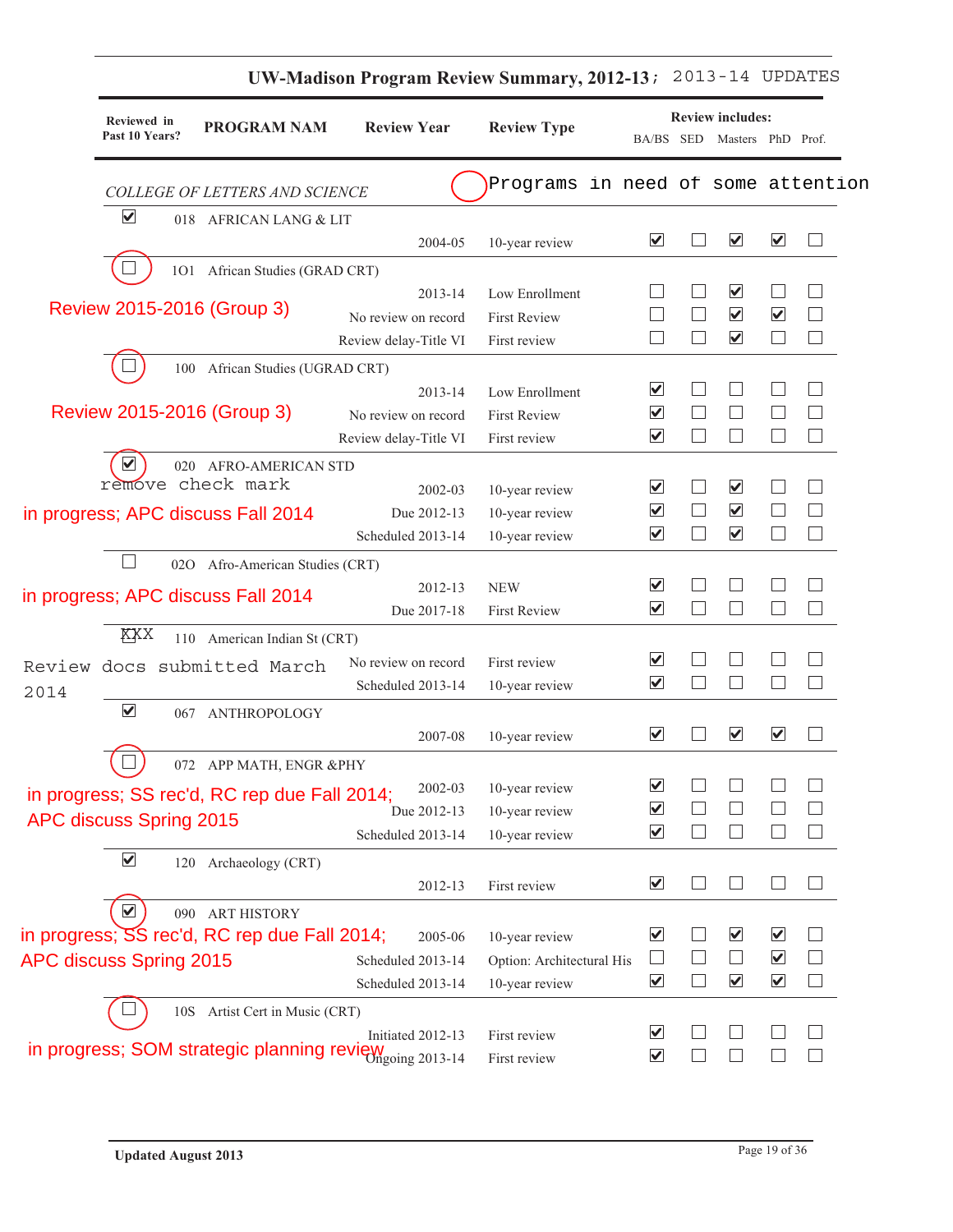| Reviewed in                 |                                                             |                        |                                               |                                 |                          | <b>Review includes:</b>         |                      |                         |
|-----------------------------|-------------------------------------------------------------|------------------------|-----------------------------------------------|---------------------------------|--------------------------|---------------------------------|----------------------|-------------------------|
| Past 10 Years?              | <b>PROGRAM NAM</b>                                          | <b>Review Year</b>     | <b>Review Type</b>                            |                                 |                          | BA/BS SED Masters PhD Prof.     |                      |                         |
| XXX<br><b>201</b>           | Asian American Studies (CRT)                                |                        |                                               |                                 |                          |                                 |                      |                         |
|                             | Review completed; dean's memo and                           | 1998-99                | <b>NEW</b>                                    | ☑                               |                          |                                 |                      |                         |
|                             |                                                             | Due for review         | First review                                  | $\blacktriangledown$            |                          |                                 |                      |                         |
|                             | report submitted Feb 27, 2014                               | Scheduled 2013-14      | First review                                  | $\blacktriangledown$            | $\mathbf{L}$             | $\vert \ \ \vert$               |                      | $\vert \ \ \vert$       |
| $\blacktriangledown$        | 092 ASIAN STUDIES                                           |                        |                                               |                                 |                          |                                 |                      |                         |
| Review 2014-2015 (Group 1)  |                                                             | 2009-10                | 10-year review                                | $\overline{\blacktriangledown}$ |                          |                                 |                      |                         |
|                             | 094 ASTRONOMY                                               |                        |                                               |                                 |                          |                                 |                      |                         |
| <b>Convene Fall 2014</b>    |                                                             | 2004-05                | 10-year review                                |                                 |                          | ⊻                               | $\blacktriangledown$ |                         |
|                             |                                                             | Due 2014-15            | 10-year review                                |                                 | $\Box$                   | $\overline{\mathbf{v}}$         | $\blacktriangledown$ | $\Box$                  |
|                             | 097 ASTRONOMY-PHYSICS                                       |                        |                                               |                                 |                          |                                 |                      |                         |
|                             |                                                             | 2004-05                | 10-year review                                | ⊻                               |                          |                                 |                      |                         |
| <b>Convene Fall 2014</b>    |                                                             | Due 2014-15            | 10-year review                                | $\overline{\mathbf{v}}$         | ⊔                        | $\Box$                          |                      | $\Box$                  |
|                             | 675 ATMOS & OCEANIC SCI                                     |                        |                                               |                                 |                          |                                 |                      |                         |
|                             | in progress; $SS$ rec'd, RC rep due Fall 2014; $_{1999-00}$ |                        | 10-year review                                | ⊻                               |                          | $\overline{\blacktriangledown}$ | ⊻                    |                         |
| APC discuss Spring 2015     |                                                             | Scheduled 2013-14      | 10-year review                                | $\blacktriangledown$            | $\Box$                   | $\blacktriangledown$            | $\blacktriangledown$ | $\Box$                  |
| $\blacktriangledown$        | 209 AUDIOLOGY (Au.D.)                                       |                        |                                               |                                 |                          |                                 |                      |                         |
|                             |                                                             | 2011-12                | Joint Review                                  |                                 |                          |                                 |                      | $\overline{\mathbf{v}}$ |
|                             |                                                             | 2011-12                | Accreditation                                 |                                 |                          |                                 |                      | $\blacktriangledown$    |
|                             |                                                             | Due 2014-15            | Accreditation                                 |                                 | $\overline{\phantom{a}}$ | $\overline{a}$                  |                      | $\blacktriangledown$    |
| $\blacktriangledown$        | 108 BIOL ASPECTS CONSER                                     |                        |                                               |                                 |                          |                                 |                      |                         |
|                             |                                                             | 2007-08                | 10-year review                                | $\overline{\mathbf{v}}$         |                          |                                 |                      |                         |
| $\blacktriangledown$        | 112 BIOLOGY (L&S, ALS)                                      |                        | New Option: Plant Biology, 5yr review 2019-20 |                                 |                          |                                 |                      |                         |
|                             |                                                             | 2012-13                | 10-year review                                | $\blacktriangledown$            |                          | $\vert \ \ \vert$               |                      |                         |
| $\blacktriangledown$<br>121 | <b>BOTANY</b>                                               |                        |                                               |                                 |                          |                                 |                      |                         |
|                             |                                                             |                        | 2004-05 10-year review                        | $\blacktriangledown$            | $\Box$                   | $\blacktriangledown$            | $\blacktriangledown$ | $\Box$                  |
|                             | Review Complete; memo to JLM July 2014 atdawd 2012-13       |                        | 10-year review                                | $\blacktriangledown$            |                          | $\blacktriangledown$            | $\blacktriangledown$ | $\mathbf{L}$            |
|                             | Grad program review in progress                             | <b>Ongoing 2013-14</b> | 10-year review                                | $\blacktriangledown$            | $\Box$                   | $\blacktriangledown$            | $\blacktriangledown$ | $\Box$                  |
| XXX                         | 146 CARTOG&GEO INFO SYS                                     |                        |                                               |                                 |                          |                                 |                      |                         |
|                             |                                                             | 2000-01                | 10-year review                                | ⊻                               |                          | $\blacktriangledown$            |                      |                         |
|                             | 10/2013-GFEC member assigned                                | Initiated 2011-12      | 10-year review                                | $\overline{\mathbf{v}}$         | ⊔                        | $\blacktriangledown$            |                      |                         |
| Dean rept 5/22/2014         |                                                             | <b>Ongoing 2012-13</b> | 10-year review                                | ☑                               | $\Box$                   | $\overline{\mathbf{v}}$         |                      | $\Box$                  |
| Next review 2023-24         |                                                             | <b>Ongoing 2013-14</b> | 10-year review                                | $\blacktriangledown$            | $\Box$                   | $\overline{\mathbf{v}}$         |                      | $\Box$                  |
|                             | 203 Celtic Studies (CRT)                                    |                        |                                               |                                 |                          |                                 |                      |                         |
|                             |                                                             | 2004-05                | <b>NEW</b>                                    | ⊻                               |                          |                                 |                      |                         |
|                             | Review complete; memo to JLM August 2014                    | Initiated 2012-13      | First review                                  | $\blacktriangledown$            |                          |                                 |                      |                         |
|                             |                                                             | <b>Ongoing 2013-14</b> | First review                                  | $\blacktriangledown$            |                          |                                 |                      |                         |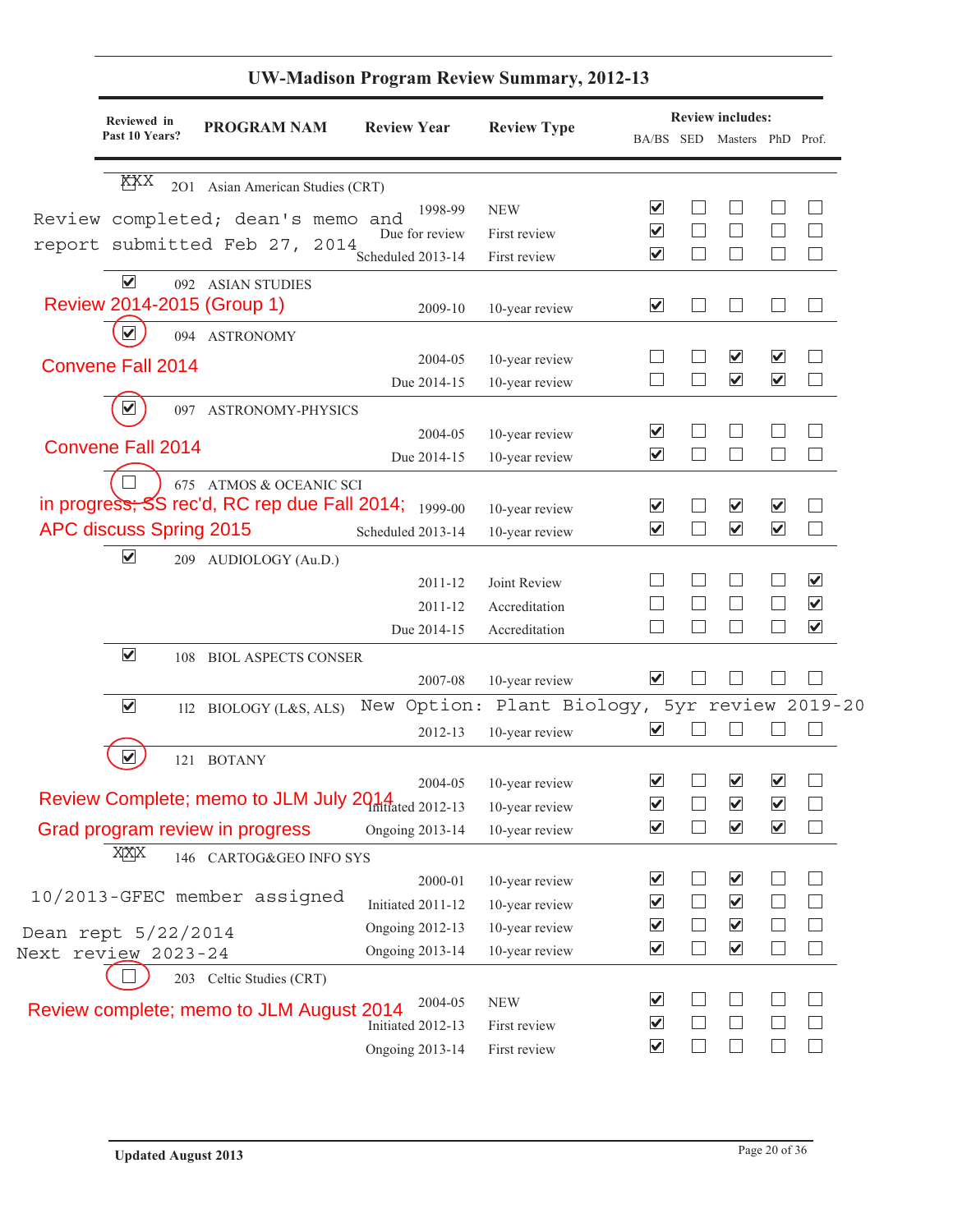|                         | Reviewed in    |                                                                                             |                        |                          |                                 |                      | <b>Review includes:</b>     |                      |              |  |
|-------------------------|----------------|---------------------------------------------------------------------------------------------|------------------------|--------------------------|---------------------------------|----------------------|-----------------------------|----------------------|--------------|--|
|                         | Past 10 Years? | <b>PROGRAM NAM</b>                                                                          | <b>Review Year</b>     | <b>Review Type</b>       |                                 |                      | BA/BS SED Masters PhD Prof. |                      |              |  |
|                         |                | 153 CHEMISTRY                                                                               |                        |                          |                                 |                      |                             |                      |              |  |
|                         |                | in progress; SS rec'd, RC rep due Fall 2014; <sup>2001-02</sup>                             |                        | 10-year review           | ⊻                               | ⊻                    | $\blacktriangledown$        | $\blacktriangledown$ |              |  |
| APC discuss Spring 2015 |                |                                                                                             | Due 2012-13            | 10-year review           | $\blacktriangledown$            | $\blacktriangledown$ | $\blacktriangledown$        | $\blacktriangledown$ |              |  |
|                         |                |                                                                                             | Rescheduled 2013-14    | 10-year review           | $\blacktriangledown$            | $\blacktriangledown$ | $\blacktriangledown$        | $\blacktriangledown$ | $\mathbf{L}$ |  |
| $\blacktriangledown$    |                | 157 CHEMISTRY COURSE                                                                        |                        |                          |                                 |                      |                             |                      |              |  |
|                         |                |                                                                                             | 2010-11                | Accreditation            | $\blacktriangledown$            |                      |                             |                      |              |  |
|                         |                | 205 Chicano/a & Latina/o St (CRT)                                                           |                        |                          |                                 |                      |                             |                      |              |  |
|                         |                | in progress (delayed during interim leadership)                                             |                        |                          | $\overline{\mathbf{v}}$         |                      |                             |                      |              |  |
|                         |                |                                                                                             | No review on record    | First review             | $\overline{\mathbf{v}}$         |                      |                             |                      |              |  |
|                         |                |                                                                                             | Scheduled 2013-14      | First review             | $\overline{\mathbf{v}}$         | $\mathbf{L}$         | $\vert \ \ \vert$           |                      |              |  |
|                         |                | 171 CHINESE                                                                                 |                        |                          |                                 |                      |                             |                      |              |  |
|                         |                | EALL review charged Dec 2013                                                                | 2003-04                | 10-year review           | $\overline{\blacktriangledown}$ |                      | $\overline{\mathbf{v}}$     | ⊻                    |              |  |
|                         |                | In progress; SS rec'd, RC rep due Fall 2014; APC discuss Spiling 2015                       |                        |                          | $\blacktriangledown$            | $\vert \ \ \vert$    | $\blacktriangledown$        | $\blacktriangledown$ |              |  |
|                         |                | 208 Chinese Professional Comm (CRT)                                                         |                        |                          |                                 |                      |                             |                      |              |  |
|                         |                |                                                                                             | 2012-13                | <b>NEW</b>               | $\boxed{\blacktriangledown}$    |                      |                             |                      |              |  |
|                         |                |                                                                                             | Due 2017-18            | First review             | $\blacktriangledown$            |                      |                             |                      |              |  |
|                         | remove         | 542 CLASSICAL HUMANIT UG programs will be reviewed after grad program changes resolve       | 2002-03                | 10-year review           | $\blacktriangledown$            |                      |                             |                      |              |  |
|                         |                | Note-Classics program reviewSpelayed>2013-14                                                |                        | 10-year review           | ⊻                               |                      |                             |                      |              |  |
| past due.               |                |                                                                                             | Due 2012-13            | 10-year review           | $\overline{\mathbf{v}}$         |                      |                             |                      |              |  |
|                         |                | 210 Classical Studies (CRT) UG programs will be reviewed after grad program changes resolve |                        |                          |                                 |                      |                             |                      |              |  |
|                         |                |                                                                                             | Delayed>2013-14        | First review             | V                               |                      |                             |                      |              |  |
|                         |                |                                                                                             | No review on record    | First review             | ⊻                               |                      |                             |                      |              |  |
|                         |                | 189 CLASSICS UG programs will be reviewed after grad program changes resolve                |                        |                          |                                 |                      |                             |                      |              |  |
|                         | Remove check.  |                                                                                             |                        | $2002-03$ 10-year review | $\blacktriangledown$            |                      | M                           | M                    |              |  |
|                         |                | Grad program revisions due to HSS changes 2013-14                                           |                        | 10-year review           | $\overline{\blacktriangledown}$ |                      | $\blacktriangledown$        | $\blacktriangledown$ |              |  |
|                         |                | GFEC consultant/review. Revised programS <sub>ae 2012-13</sub>                              |                        | 10-year review           | $\blacktriangledown$            | $\mathbf{L}$         | $\blacktriangledown$        | $\blacktriangledown$ |              |  |
|                         |                | to be reviewed in 5 Years UNICATION ARTS                                                    |                        |                          |                                 |                      |                             |                      |              |  |
|                         |                | Dean's report, all programs,                                                                | 2002-03                | 10-year review           | ☑                               |                      | $\blacktriangledown$        | $\blacktriangledown$ |              |  |
| Feb 2014                |                |                                                                                             | Initiated 2012-13      | 10-year review           | $\blacktriangledown$            |                      | $\blacktriangledown$        | $\blacktriangledown$ |              |  |
|                         |                | MFA discontinued                                                                            | <b>Ongoing 2013-14</b> | 10-year review           | $\blacktriangledown$            | $\Box$               | $\blacktriangledown$        | $\blacktriangledown$ |              |  |
| $\blacktriangledown$    |                | 216 COMMUNICATION SCI DISORDERS                                                             |                        |                          |                                 |                      |                             |                      |              |  |
|                         |                |                                                                                             | 2012-13                | Accreditation            |                                 |                      | $\blacktriangledown$        |                      |              |  |
|                         |                |                                                                                             |                        | Accreditation            |                                 | $\Box$               | $\blacktriangledown$        |                      |              |  |
|                         |                |                                                                                             | Due 2019-20            |                          |                                 |                      |                             |                      |              |  |
|                         |                | 212 Communication Sciences Disorders (CAP)                                                  |                        |                          |                                 |                      |                             |                      |              |  |
|                         |                |                                                                                             | 2012-13                | <b>NEW</b>               |                                 |                      | $\blacktriangledown$        |                      |              |  |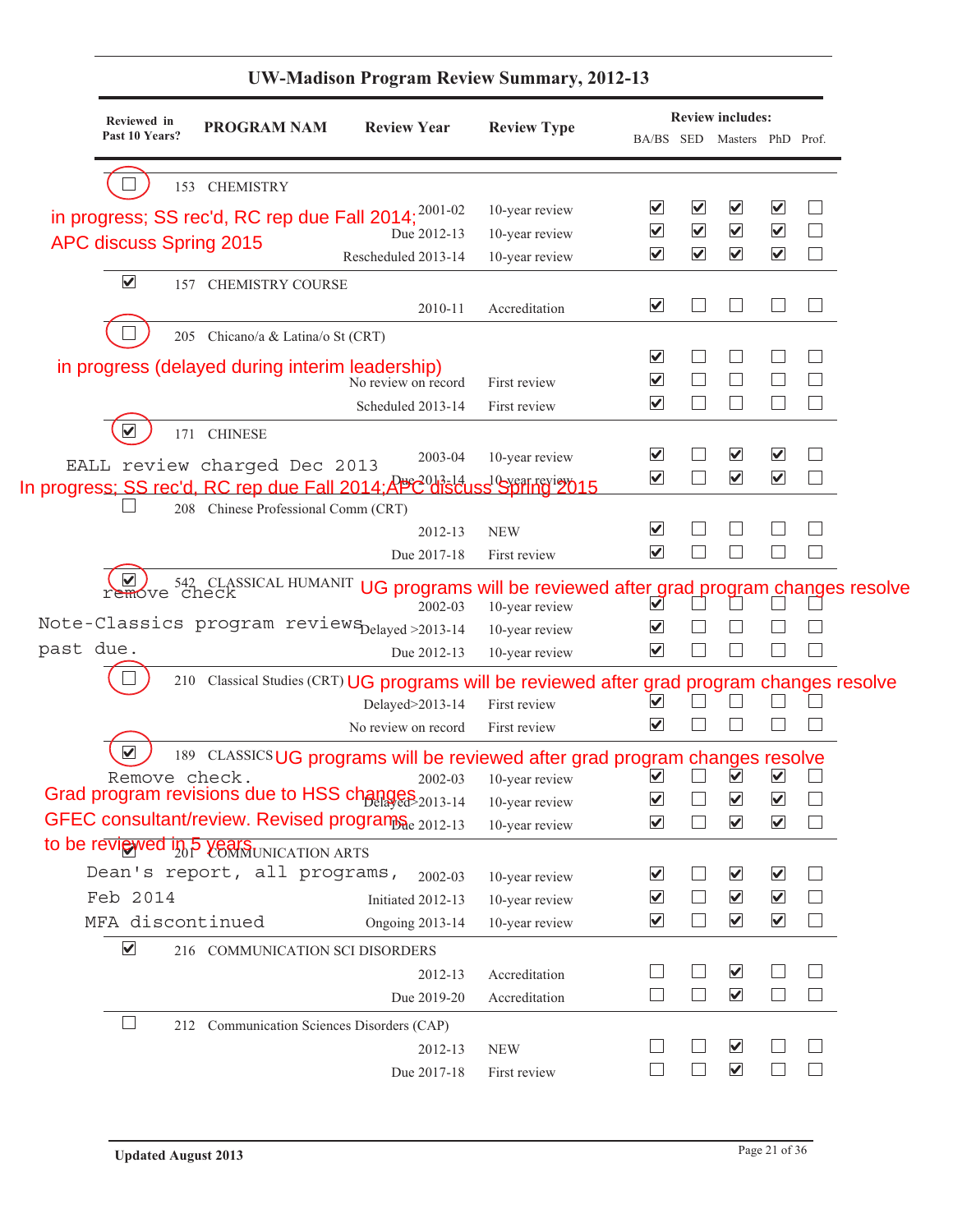| ⊻<br>convene Fall 2014<br>$\blacktriangledown$<br>$\blacktriangledown$ | 225<br>2Z9<br>229 | <b>COMPARATIVE LIT</b><br>Computer Sci (CRT)<br>CSC Computer Science for Professionals (CAP) | 2002-03<br>Delayed>2013-14, Dept Merger<br>Due 2012-13<br>2012-13 | Grad program changes proposed; GFEC member consulting<br>10-year review<br>10-year review<br>10-year review<br>First review | ⊻<br>⊻<br>⊻                                     |                                                                                    | $\blacktriangledown$<br>$\overline{\blacktriangledown}$<br>$\blacktriangledown$ | $\blacktriangledown$<br>$\blacktriangledown$<br>$\blacktriangledown$ |  |
|------------------------------------------------------------------------|-------------------|----------------------------------------------------------------------------------------------|-------------------------------------------------------------------|-----------------------------------------------------------------------------------------------------------------------------|-------------------------------------------------|------------------------------------------------------------------------------------|---------------------------------------------------------------------------------|----------------------------------------------------------------------|--|
|                                                                        |                   |                                                                                              |                                                                   |                                                                                                                             |                                                 |                                                                                    |                                                                                 |                                                                      |  |
|                                                                        |                   |                                                                                              |                                                                   |                                                                                                                             |                                                 | $\overline{\blacktriangledown}$<br>$\overline{\mathbf{v}}$<br>$\blacktriangledown$ |                                                                                 |                                                                      |  |
|                                                                        |                   |                                                                                              |                                                                   |                                                                                                                             | $\overline{\mathbf{v}}$                         |                                                                                    |                                                                                 |                                                                      |  |
|                                                                        |                   |                                                                                              | 2013-14                                                           | <b>NEW</b>                                                                                                                  |                                                 |                                                                                    |                                                                                 |                                                                      |  |
|                                                                        |                   | <b>COMPUTER SCIENCES</b>                                                                     | Due 2018-19<br>2005-06                                            | First review<br>10 yr review due 2015-16<br>10-year review                                                                  | $\overline{\mathbf{v}}$                         |                                                                                    |                                                                                 | $\overline{\mathbf{v}}$                                              |  |
|                                                                        |                   |                                                                                              | 2014-15<br>Due 2019-20                                            | <b>NEW MS OPTION</b><br>First review (option)                                                                               |                                                 |                                                                                    | $\overline{\blacktriangledown}$<br>$\blacktriangledown$                         |                                                                      |  |
| $\blacktriangledown$                                                   |                   | 243 CREATIVE WRITING (MFA)                                                                   | 2009-10                                                           | Joint Review                                                                                                                |                                                 |                                                                                    | $\blacktriangledown$                                                            |                                                                      |  |
| $\blacktriangledown$                                                   | 25 <sub>O</sub>   | Criminal Justice (CRT)                                                                       | 2006-07                                                           | First review                                                                                                                | $\overline{\mathbf{v}}$                         |                                                                                    |                                                                                 |                                                                      |  |
| $\blacktriangledown$                                                   | 250               | DEVELOPMENT<br>CALS is lead.                                                                 | 2004-05                                                           | 10-year review                                                                                                              |                                                 |                                                                                    |                                                                                 | $\overline{\mathbf{v}}$                                              |  |
|                                                                        |                   | <b>Review convened by CALS July 2014</b><br>257 Digital Studies (CRT)                        | Due 2014-15                                                       | 10-year review                                                                                                              |                                                 |                                                                                    |                                                                                 | $\blacktriangledown$                                                 |  |
|                                                                        |                   |                                                                                              | 2012-13<br>Due 2017-18                                            | <b>NEW</b><br>First review                                                                                                  | $\overline{\blacktriangledown}$                 |                                                                                    |                                                                                 |                                                                      |  |
|                                                                        |                   | 325 East Asian Studies (CRT)                                                                 | 2002-03                                                           | <b>NEW</b>                                                                                                                  | $\overline{\mathbf{v}}$                         |                                                                                    |                                                                                 |                                                                      |  |
|                                                                        |                   | Review 2014-2015 (Group 1)                                                                   | Due for review<br>Review delay-Title VI                           | First review<br>First review                                                                                                | $\overline{\mathbf{v}}$<br>$\blacktriangledown$ |                                                                                    |                                                                                 |                                                                      |  |
| $\blacktriangledown$                                                   |                   | 261 ECONOMICS                                                                                | 2010-11<br>2013-14<br>Due 2018-19                                 | 10-year review<br><b>NEW MS OPTION</b><br>First review (option)                                                             | $\blacktriangledown$                            |                                                                                    | $\blacktriangledown$<br>$\blacktriangledown$<br>$\blacktriangledown$            | $\blacktriangledown$                                                 |  |
| $\blacktriangledown$                                                   |                   | 405 ENGLISH                                                                                  | 2010-11                                                           | 10-year review                                                                                                              | $\blacktriangledown$                            | $\blacktriangledown$                                                               | $\blacktriangledown$                                                            | $\blacktriangledown$                                                 |  |
|                                                                        |                   | 414 ENVIRONMENTAL SCIENCES                                                                   | 2010-11<br>Due 2016-17                                            | <b>NEW</b><br>Joint Review                                                                                                  | $\blacktriangledown$<br>$\blacktriangledown$    |                                                                                    |                                                                                 |                                                                      |  |
|                                                                        |                   | East Asian Lang and Lit review - charged Dec 23                                              |                                                                   |                                                                                                                             |                                                 |                                                                                    |                                                                                 |                                                                      |  |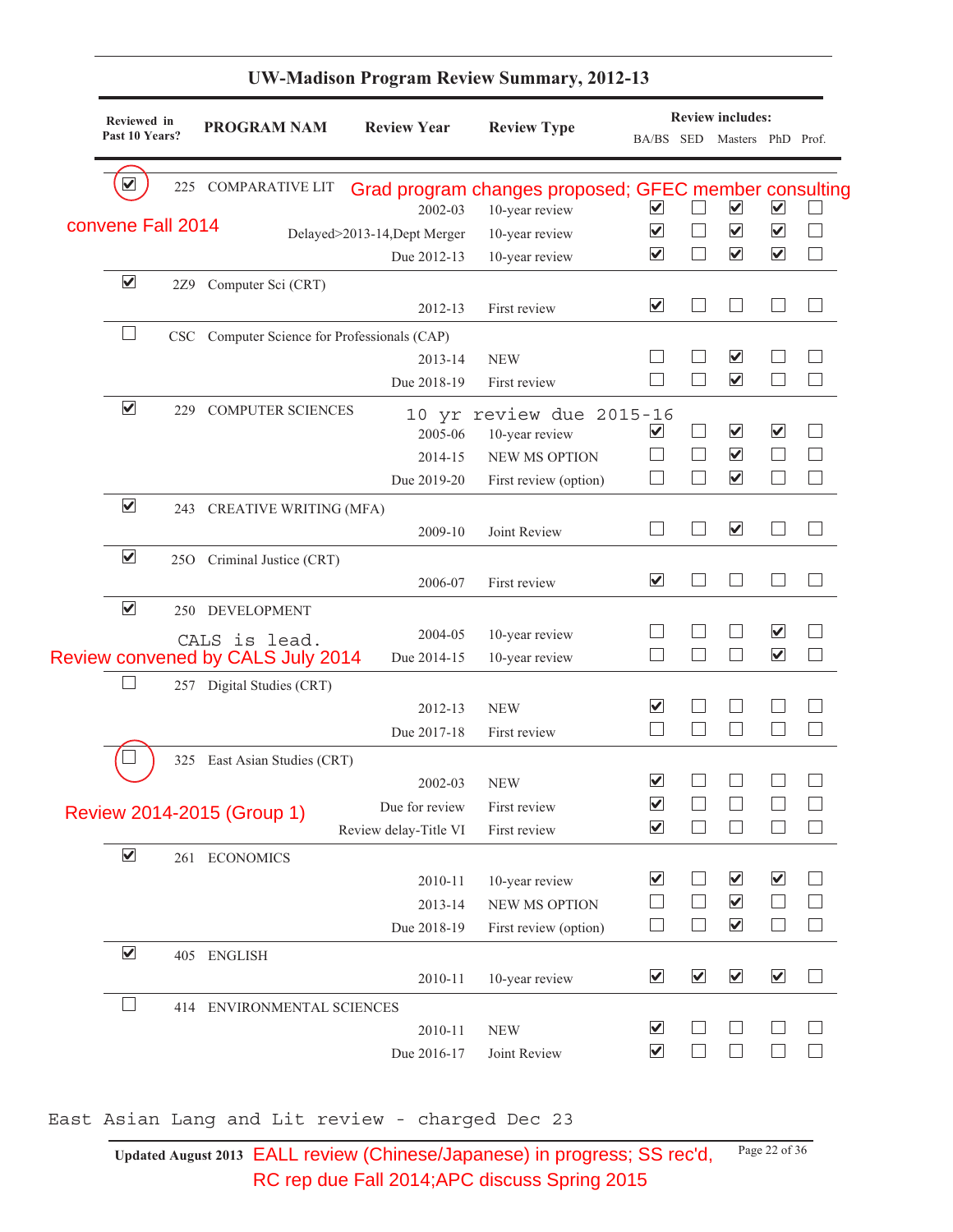|                         | Reviewed in    |                                          |                                                                                                  |                    |                                                 | <b>Review includes:</b>         |                                              |                |
|-------------------------|----------------|------------------------------------------|--------------------------------------------------------------------------------------------------|--------------------|-------------------------------------------------|---------------------------------|----------------------------------------------|----------------|
|                         | Past 10 Years? | <b>PROGRAM NAM</b>                       | <b>Review Year</b>                                                                               | <b>Review Type</b> |                                                 | BA/BS SED Masters PhD Prof.     |                                              |                |
|                         | 350            | ENVIRONMENTAL STUDIES                    |                                                                                                  |                    |                                                 |                                 |                                              |                |
|                         |                |                                          | 2011-12                                                                                          | <b>NEW</b>         | ⊻                                               |                                 |                                              |                |
|                         |                |                                          | Due 2016-17                                                                                      | Joint Review       | $\blacktriangledown$                            |                                 |                                              |                |
|                         |                |                                          |                                                                                                  |                    |                                                 |                                 |                                              |                |
|                         |                | 356 European Studies, Grad (CRT)         | No review on record                                                                              | First review       |                                                 | $\blacktriangledown$            |                                              |                |
|                         |                | Review 2014-2015 (Group 2)               | Review delay-Title VI                                                                            | First review       |                                                 | $\blacktriangledown$            |                                              |                |
|                         |                |                                          |                                                                                                  |                    |                                                 |                                 |                                              |                |
|                         |                | 355 European Studies, Undergrad (CRT)    |                                                                                                  |                    | M                                               |                                 |                                              |                |
|                         |                | Review 2014-2015 (Group 2)               | No review on record                                                                              | First review       | $\overline{\blacktriangledown}$                 | $\Box$                          |                                              |                |
|                         |                |                                          | Review delay-Title VI                                                                            | First review       |                                                 |                                 |                                              |                |
|                         |                | 424 Folklore (CRT)                       |                                                                                                  |                    |                                                 |                                 |                                              |                |
|                         |                | convene after CLFS grad program changes  | 2001-02                                                                                          | <b>NEW</b>         | ⊻                                               |                                 |                                              |                |
|                         |                |                                          | Delayed>2013-14, Dept Merger                                                                     | First review       | $\overline{\mathbf{v}}$<br>$\blacktriangledown$ | $\Box$                          |                                              |                |
|                         |                |                                          | Due for review                                                                                   | First review       |                                                 |                                 |                                              |                |
|                         |                | 445 FRENCH                               |                                                                                                  |                    |                                                 |                                 |                                              |                |
|                         |                |                                          | in progress; SS rec'd, RC rep due Spring $2015$ ;                                                | 10-year review     | ⊻                                               | $\blacktriangledown$            | $\blacktriangledown$                         |                |
| APC discuss Spring 2015 |                |                                          |                                                                                                  | 10-year review     | $\blacktriangledown$                            | $\blacktriangledown$            | $\blacktriangledown$<br>$\blacktriangledown$ |                |
|                         |                |                                          | <b>Ongoing 2013-14</b>                                                                           | 10-year review     | $\blacktriangledown$                            | $\blacktriangledown$            |                                              | $\mathbb{R}^n$ |
|                         |                |                                          | In progress; SS rec'd, RC rep due Spring 2015:<br>in progress; SS rec'd, RC rep due Spring 2015: |                    |                                                 |                                 |                                              |                |
| APC discuss Spring 2015 |                |                                          |                                                                                                  | Joint Review       |                                                 | $\blacktriangledown$            |                                              |                |
|                         |                |                                          | <b>Ongoing 2013-14</b>                                                                           | 10-year review     |                                                 | $\blacktriangledown$            |                                              |                |
| $\blacktriangledown$    |                | 45C French Studies (Capstone)            |                                                                                                  |                    |                                                 |                                 |                                              |                |
|                         |                |                                          | in progress; SS rec'd, RC rep due Spring 2015;                                                   | 1st Review         |                                                 | $\blacktriangledown$            |                                              |                |
| APC discuss Spring 2015 |                |                                          | <b>Ongoing 2013-14</b>                                                                           | Low enrollment     |                                                 | $\blacktriangledown$            |                                              |                |
|                         |                | 357 French Studies for Business (CRT)    |                                                                                                  |                    |                                                 |                                 |                                              |                |
| Discontinued.           |                |                                          | 1999-00                                                                                          | <b>NEW</b>         | ⊻                                               |                                 |                                              |                |
|                         |                |                                          | Replaced by Cert in French Initiated 2012-13                                                     | First review       | $\blacktriangledown$                            |                                 |                                              |                |
|                         |                |                                          | <b>Ongoing 2013-14</b>                                                                           | First review       | $\overline{\blacktriangledown}$                 |                                 |                                              |                |
| V<br>remove             |                | 993 GENDER & WOMEN'S STUDIES<br>check    |                                                                                                  |                    |                                                 |                                 |                                              |                |
|                         |                |                                          | 2003-04                                                                                          | 10-year review     | ⊻                                               |                                 |                                              |                |
| convene Fall 2014       |                |                                          | 2011-12                                                                                          | Joint Review       |                                                 | $\overline{\blacktriangledown}$ |                                              |                |
|                         |                |                                          | Scheduled 2013-14                                                                                | 10-year review     | ⊻                                               |                                 |                                              |                |
|                         |                | 800 Gender & Women's Studies (CRT)       |                                                                                                  |                    |                                                 |                                 |                                              |                |
| convene Fall 2014       |                |                                          | Scheduled 2013-14                                                                                | First review       | ⊻                                               |                                 |                                              |                |
|                         |                | 810 Gender & Women's Studies, Grad (CRT) |                                                                                                  |                    |                                                 |                                 |                                              |                |
| convene Fall 2014       |                |                                          | Scheduled 2013-14                                                                                | First review       |                                                 | $\blacktriangledown$            |                                              |                |
| $\blacktriangledown$    |                | 358 Geographic Info Syst (Capstone)      |                                                                                                  |                    |                                                 |                                 |                                              |                |
|                         |                | Not part of 2013-14 Geography            | 2009-10                                                                                          | First review       |                                                 |                                 |                                              |                |
| review.                 |                |                                          |                                                                                                  |                    |                                                 |                                 |                                              |                |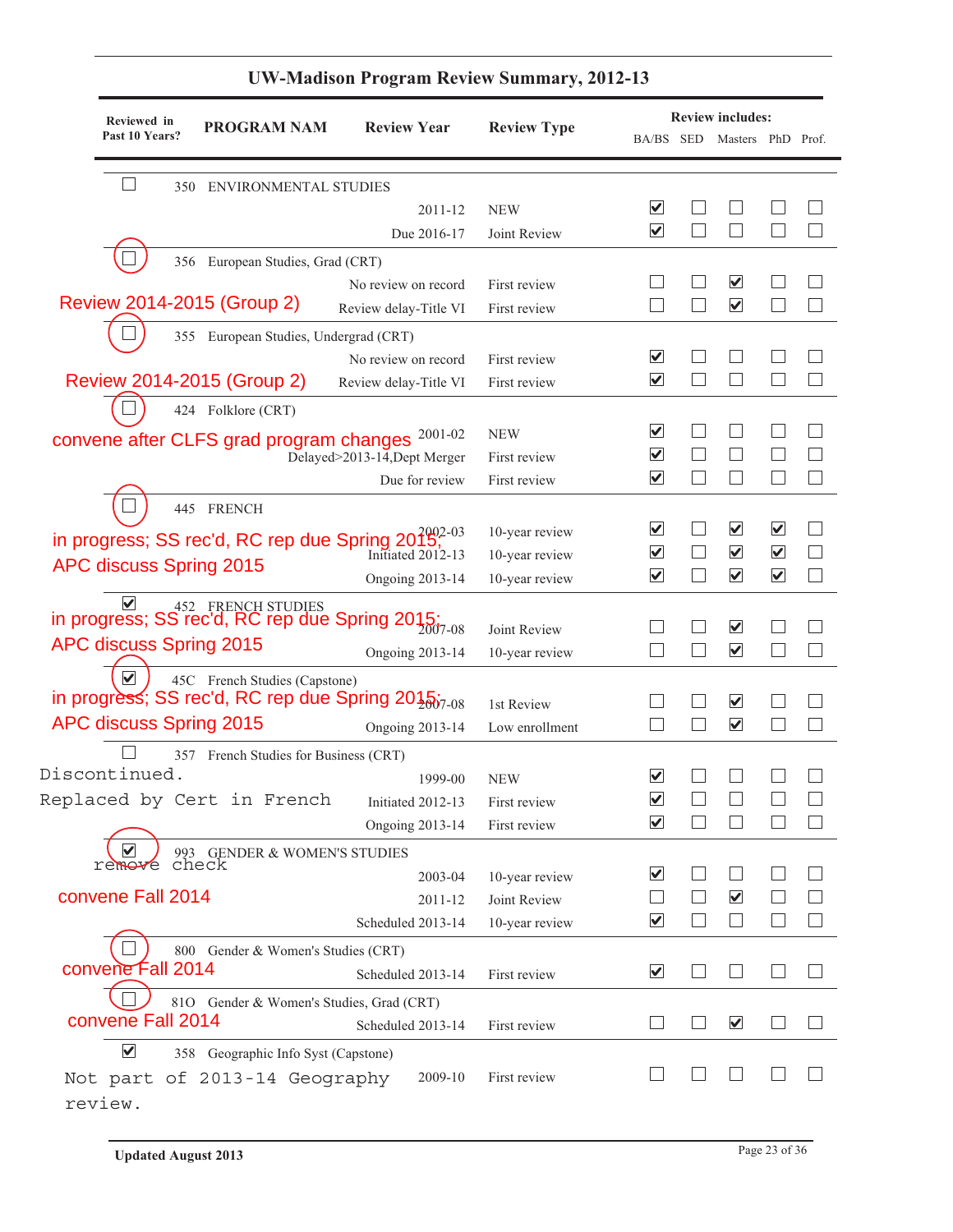| <b>Review includes:</b><br>Reviewed in<br><b>PROGRAM NAM</b><br><b>Review Year</b><br><b>Review Type</b><br>Past 10 Years?<br>BA/BS SED Masters PhD Prof.<br>XXX<br>463 GEOGRAPHY<br>$\blacktriangledown$<br>$\blacktriangledown$<br>$\blacktriangledown$<br>$\blacktriangledown$<br>10-year review<br>2000-01<br>10/2013 GFEC member assigned<br>$\blacktriangledown$<br>$\blacktriangledown$<br>$\blacktriangledown$<br>Initiated 2011-12<br>10-year review<br>Report from L&S, 5.22.2014<br>$\blacktriangledown$<br>$\blacktriangledown$<br>$\blacktriangledown$<br>10-year review<br><b>Ongoing 2012-13</b><br>Next review 2023-24.<br>$\blacktriangledown$<br>$\blacktriangledown$<br>$\blacktriangledown$<br>$\Box$<br>10-year review<br><b>Ongoing 2013-14</b><br>$\blacktriangledown$<br>470 GEOLOGY&GEOPHYSICS<br>$\blacktriangledown$<br>$\vert \ \ \vert$<br>10-year review<br>2010-11<br>$\blacktriangledown$<br>468 GEOSCIENCE<br>$\blacktriangledown$<br>$\blacktriangledown$<br>2010-11<br>10-year review<br>$\blacktriangledown$<br>477 GERMAN<br>$\blacktriangledown$<br>$\blacktriangledown$<br>$\overline{\blacktriangledown}$<br>$\overline{\blacktriangledown}$<br>in progress; SS rec'd, RC rep due Fall 2014; 2003-04<br>10-year review<br>$\overline{\mathbf{v}}$<br>$\blacktriangledown$<br>$\blacktriangledown$<br><b>APC discuss Spring 2015</b><br>Due 2013-14<br>10-year review<br>47T German (CRT)<br>$\blacktriangledown$<br><b>NEW</b><br>in progress; SS rec'd, RC rep due Fall 2014; 2009-10<br>$\overline{\mathbf{v}}$<br>Scheduled 2014-15<br>First review<br>APC discuss Spring 2015<br>370 Global Cultures (CRT)<br>Review 2015-16 (Group 3)<br>$\blacktriangledown$<br>Suspended eff Spring 2015<br>No review on record<br>First review<br>$\blacktriangledown$<br>Review delay-Title VI<br>First review<br>Review by March 1, 2017<br>481 GREEK UG programs will be reviewed after grad program changes resolve<br>Grad program revisions due to HSS changes 2002-03<br>$\blacktriangledown$<br>⊻<br>10-year review<br>$\blacktriangledown$<br>$\blacktriangledown$<br>GFEC consultant/review. Revised programsd>2013-14<br>10-year review<br>$\blacktriangledown$<br>$\blacktriangledown$<br>$\mathbb{R}$<br>to be reviewed in 5 years.<br>Due 2012-13<br>10-year review<br>Review for Hebrew and HSSundergrad major discontinued March 2014<br>$\blacktriangledown$<br>$\blacktriangledown$<br>2002-03<br>10-year review<br>completed in Spring 2013<br>$\blacktriangledown$<br>Initiated 2012-13<br>10-year review<br>with plan to discontinue<br>$\overline{\mathbf{v}}$<br>10-year review<br><b>Ongoing 2013-14</b><br>and reorganize.<br>497 HEBREW&SEMITIC STD reformulation of Classics' degrees will lead to elimination HSS majors<br>$\blacktriangledown$<br>⊻<br>10-year review<br>Dept closed; review of program<br>2002-03<br>$\blacktriangledown$<br>$\blacktriangledown$<br>10-year review<br>Initiated 2012-13<br>still needed.<br>$\blacktriangledown$<br>$\blacktriangledown$<br><b>Ongoing 2013-14</b><br>10-year review<br>499 HISTORY<br>$\blacktriangledown$<br>$\blacktriangledown$<br>$\overline{\mathbf{v}}$<br>$\overline{\mathbf{v}}$<br>10-year review<br>2001-02<br>in progress; SS rec'd, RC rep due Fall 2014;<br>$\blacktriangledown$<br>$\blacktriangledown$<br>$\blacktriangledown$<br>10-year review<br>Delayed>2013-14<br><b>APC discuss Spring 2015</b><br>$\blacktriangledown$<br>$\blacktriangledown$<br>$\blacktriangledown$<br>$\mathbb{R}^n$<br>10-year review<br>Due 2012-13<br>504 HISTORY & HIS OF SCI, MED and TECH<br>in progress; SS rec'd, RC rep due Fall 2014;<br>$\blacktriangledown$<br>2001-02<br>10-year review<br>$\blacktriangledown$<br>10-year review<br>Delayed>2013-14<br>$\blacktriangledown$<br>10-year review<br>Due 2012-13 |                         | <b>UW-Madison Program Review Summary, 2012-13</b> |  |  |  |
|---------------------------------------------------------------------------------------------------------------------------------------------------------------------------------------------------------------------------------------------------------------------------------------------------------------------------------------------------------------------------------------------------------------------------------------------------------------------------------------------------------------------------------------------------------------------------------------------------------------------------------------------------------------------------------------------------------------------------------------------------------------------------------------------------------------------------------------------------------------------------------------------------------------------------------------------------------------------------------------------------------------------------------------------------------------------------------------------------------------------------------------------------------------------------------------------------------------------------------------------------------------------------------------------------------------------------------------------------------------------------------------------------------------------------------------------------------------------------------------------------------------------------------------------------------------------------------------------------------------------------------------------------------------------------------------------------------------------------------------------------------------------------------------------------------------------------------------------------------------------------------------------------------------------------------------------------------------------------------------------------------------------------------------------------------------------------------------------------------------------------------------------------------------------------------------------------------------------------------------------------------------------------------------------------------------------------------------------------------------------------------------------------------------------------------------------------------------------------------------------------------------------------------------------------------------------------------------------------------------------------------------------------------------------------------------------------------------------------------------------------------------------------------------------------------------------------------------------------------------------------------------------------------------------------------------------------------------------------------------------------------------------------------------------------------------------------------------------------------------------------------------------------------------------------------------------------------------------------------------------------------------------------------------------------------------------------------------------------------------------------------------------------------------------------------------------------------------------------------------------------------------------------------------------------------------------------------------------------------------------------------------------------------------------------------------------------------------------------------------------------------------------------------------------------------------------------------------|-------------------------|---------------------------------------------------|--|--|--|
|                                                                                                                                                                                                                                                                                                                                                                                                                                                                                                                                                                                                                                                                                                                                                                                                                                                                                                                                                                                                                                                                                                                                                                                                                                                                                                                                                                                                                                                                                                                                                                                                                                                                                                                                                                                                                                                                                                                                                                                                                                                                                                                                                                                                                                                                                                                                                                                                                                                                                                                                                                                                                                                                                                                                                                                                                                                                                                                                                                                                                                                                                                                                                                                                                                                                                                                                                                                                                                                                                                                                                                                                                                                                                                                                                                                                                                       |                         |                                                   |  |  |  |
|                                                                                                                                                                                                                                                                                                                                                                                                                                                                                                                                                                                                                                                                                                                                                                                                                                                                                                                                                                                                                                                                                                                                                                                                                                                                                                                                                                                                                                                                                                                                                                                                                                                                                                                                                                                                                                                                                                                                                                                                                                                                                                                                                                                                                                                                                                                                                                                                                                                                                                                                                                                                                                                                                                                                                                                                                                                                                                                                                                                                                                                                                                                                                                                                                                                                                                                                                                                                                                                                                                                                                                                                                                                                                                                                                                                                                                       |                         |                                                   |  |  |  |
|                                                                                                                                                                                                                                                                                                                                                                                                                                                                                                                                                                                                                                                                                                                                                                                                                                                                                                                                                                                                                                                                                                                                                                                                                                                                                                                                                                                                                                                                                                                                                                                                                                                                                                                                                                                                                                                                                                                                                                                                                                                                                                                                                                                                                                                                                                                                                                                                                                                                                                                                                                                                                                                                                                                                                                                                                                                                                                                                                                                                                                                                                                                                                                                                                                                                                                                                                                                                                                                                                                                                                                                                                                                                                                                                                                                                                                       |                         |                                                   |  |  |  |
|                                                                                                                                                                                                                                                                                                                                                                                                                                                                                                                                                                                                                                                                                                                                                                                                                                                                                                                                                                                                                                                                                                                                                                                                                                                                                                                                                                                                                                                                                                                                                                                                                                                                                                                                                                                                                                                                                                                                                                                                                                                                                                                                                                                                                                                                                                                                                                                                                                                                                                                                                                                                                                                                                                                                                                                                                                                                                                                                                                                                                                                                                                                                                                                                                                                                                                                                                                                                                                                                                                                                                                                                                                                                                                                                                                                                                                       |                         |                                                   |  |  |  |
|                                                                                                                                                                                                                                                                                                                                                                                                                                                                                                                                                                                                                                                                                                                                                                                                                                                                                                                                                                                                                                                                                                                                                                                                                                                                                                                                                                                                                                                                                                                                                                                                                                                                                                                                                                                                                                                                                                                                                                                                                                                                                                                                                                                                                                                                                                                                                                                                                                                                                                                                                                                                                                                                                                                                                                                                                                                                                                                                                                                                                                                                                                                                                                                                                                                                                                                                                                                                                                                                                                                                                                                                                                                                                                                                                                                                                                       |                         |                                                   |  |  |  |
|                                                                                                                                                                                                                                                                                                                                                                                                                                                                                                                                                                                                                                                                                                                                                                                                                                                                                                                                                                                                                                                                                                                                                                                                                                                                                                                                                                                                                                                                                                                                                                                                                                                                                                                                                                                                                                                                                                                                                                                                                                                                                                                                                                                                                                                                                                                                                                                                                                                                                                                                                                                                                                                                                                                                                                                                                                                                                                                                                                                                                                                                                                                                                                                                                                                                                                                                                                                                                                                                                                                                                                                                                                                                                                                                                                                                                                       |                         |                                                   |  |  |  |
|                                                                                                                                                                                                                                                                                                                                                                                                                                                                                                                                                                                                                                                                                                                                                                                                                                                                                                                                                                                                                                                                                                                                                                                                                                                                                                                                                                                                                                                                                                                                                                                                                                                                                                                                                                                                                                                                                                                                                                                                                                                                                                                                                                                                                                                                                                                                                                                                                                                                                                                                                                                                                                                                                                                                                                                                                                                                                                                                                                                                                                                                                                                                                                                                                                                                                                                                                                                                                                                                                                                                                                                                                                                                                                                                                                                                                                       |                         |                                                   |  |  |  |
|                                                                                                                                                                                                                                                                                                                                                                                                                                                                                                                                                                                                                                                                                                                                                                                                                                                                                                                                                                                                                                                                                                                                                                                                                                                                                                                                                                                                                                                                                                                                                                                                                                                                                                                                                                                                                                                                                                                                                                                                                                                                                                                                                                                                                                                                                                                                                                                                                                                                                                                                                                                                                                                                                                                                                                                                                                                                                                                                                                                                                                                                                                                                                                                                                                                                                                                                                                                                                                                                                                                                                                                                                                                                                                                                                                                                                                       |                         |                                                   |  |  |  |
|                                                                                                                                                                                                                                                                                                                                                                                                                                                                                                                                                                                                                                                                                                                                                                                                                                                                                                                                                                                                                                                                                                                                                                                                                                                                                                                                                                                                                                                                                                                                                                                                                                                                                                                                                                                                                                                                                                                                                                                                                                                                                                                                                                                                                                                                                                                                                                                                                                                                                                                                                                                                                                                                                                                                                                                                                                                                                                                                                                                                                                                                                                                                                                                                                                                                                                                                                                                                                                                                                                                                                                                                                                                                                                                                                                                                                                       |                         |                                                   |  |  |  |
|                                                                                                                                                                                                                                                                                                                                                                                                                                                                                                                                                                                                                                                                                                                                                                                                                                                                                                                                                                                                                                                                                                                                                                                                                                                                                                                                                                                                                                                                                                                                                                                                                                                                                                                                                                                                                                                                                                                                                                                                                                                                                                                                                                                                                                                                                                                                                                                                                                                                                                                                                                                                                                                                                                                                                                                                                                                                                                                                                                                                                                                                                                                                                                                                                                                                                                                                                                                                                                                                                                                                                                                                                                                                                                                                                                                                                                       |                         |                                                   |  |  |  |
|                                                                                                                                                                                                                                                                                                                                                                                                                                                                                                                                                                                                                                                                                                                                                                                                                                                                                                                                                                                                                                                                                                                                                                                                                                                                                                                                                                                                                                                                                                                                                                                                                                                                                                                                                                                                                                                                                                                                                                                                                                                                                                                                                                                                                                                                                                                                                                                                                                                                                                                                                                                                                                                                                                                                                                                                                                                                                                                                                                                                                                                                                                                                                                                                                                                                                                                                                                                                                                                                                                                                                                                                                                                                                                                                                                                                                                       |                         |                                                   |  |  |  |
|                                                                                                                                                                                                                                                                                                                                                                                                                                                                                                                                                                                                                                                                                                                                                                                                                                                                                                                                                                                                                                                                                                                                                                                                                                                                                                                                                                                                                                                                                                                                                                                                                                                                                                                                                                                                                                                                                                                                                                                                                                                                                                                                                                                                                                                                                                                                                                                                                                                                                                                                                                                                                                                                                                                                                                                                                                                                                                                                                                                                                                                                                                                                                                                                                                                                                                                                                                                                                                                                                                                                                                                                                                                                                                                                                                                                                                       |                         |                                                   |  |  |  |
|                                                                                                                                                                                                                                                                                                                                                                                                                                                                                                                                                                                                                                                                                                                                                                                                                                                                                                                                                                                                                                                                                                                                                                                                                                                                                                                                                                                                                                                                                                                                                                                                                                                                                                                                                                                                                                                                                                                                                                                                                                                                                                                                                                                                                                                                                                                                                                                                                                                                                                                                                                                                                                                                                                                                                                                                                                                                                                                                                                                                                                                                                                                                                                                                                                                                                                                                                                                                                                                                                                                                                                                                                                                                                                                                                                                                                                       |                         |                                                   |  |  |  |
|                                                                                                                                                                                                                                                                                                                                                                                                                                                                                                                                                                                                                                                                                                                                                                                                                                                                                                                                                                                                                                                                                                                                                                                                                                                                                                                                                                                                                                                                                                                                                                                                                                                                                                                                                                                                                                                                                                                                                                                                                                                                                                                                                                                                                                                                                                                                                                                                                                                                                                                                                                                                                                                                                                                                                                                                                                                                                                                                                                                                                                                                                                                                                                                                                                                                                                                                                                                                                                                                                                                                                                                                                                                                                                                                                                                                                                       |                         |                                                   |  |  |  |
|                                                                                                                                                                                                                                                                                                                                                                                                                                                                                                                                                                                                                                                                                                                                                                                                                                                                                                                                                                                                                                                                                                                                                                                                                                                                                                                                                                                                                                                                                                                                                                                                                                                                                                                                                                                                                                                                                                                                                                                                                                                                                                                                                                                                                                                                                                                                                                                                                                                                                                                                                                                                                                                                                                                                                                                                                                                                                                                                                                                                                                                                                                                                                                                                                                                                                                                                                                                                                                                                                                                                                                                                                                                                                                                                                                                                                                       |                         |                                                   |  |  |  |
|                                                                                                                                                                                                                                                                                                                                                                                                                                                                                                                                                                                                                                                                                                                                                                                                                                                                                                                                                                                                                                                                                                                                                                                                                                                                                                                                                                                                                                                                                                                                                                                                                                                                                                                                                                                                                                                                                                                                                                                                                                                                                                                                                                                                                                                                                                                                                                                                                                                                                                                                                                                                                                                                                                                                                                                                                                                                                                                                                                                                                                                                                                                                                                                                                                                                                                                                                                                                                                                                                                                                                                                                                                                                                                                                                                                                                                       |                         |                                                   |  |  |  |
|                                                                                                                                                                                                                                                                                                                                                                                                                                                                                                                                                                                                                                                                                                                                                                                                                                                                                                                                                                                                                                                                                                                                                                                                                                                                                                                                                                                                                                                                                                                                                                                                                                                                                                                                                                                                                                                                                                                                                                                                                                                                                                                                                                                                                                                                                                                                                                                                                                                                                                                                                                                                                                                                                                                                                                                                                                                                                                                                                                                                                                                                                                                                                                                                                                                                                                                                                                                                                                                                                                                                                                                                                                                                                                                                                                                                                                       |                         |                                                   |  |  |  |
|                                                                                                                                                                                                                                                                                                                                                                                                                                                                                                                                                                                                                                                                                                                                                                                                                                                                                                                                                                                                                                                                                                                                                                                                                                                                                                                                                                                                                                                                                                                                                                                                                                                                                                                                                                                                                                                                                                                                                                                                                                                                                                                                                                                                                                                                                                                                                                                                                                                                                                                                                                                                                                                                                                                                                                                                                                                                                                                                                                                                                                                                                                                                                                                                                                                                                                                                                                                                                                                                                                                                                                                                                                                                                                                                                                                                                                       |                         |                                                   |  |  |  |
|                                                                                                                                                                                                                                                                                                                                                                                                                                                                                                                                                                                                                                                                                                                                                                                                                                                                                                                                                                                                                                                                                                                                                                                                                                                                                                                                                                                                                                                                                                                                                                                                                                                                                                                                                                                                                                                                                                                                                                                                                                                                                                                                                                                                                                                                                                                                                                                                                                                                                                                                                                                                                                                                                                                                                                                                                                                                                                                                                                                                                                                                                                                                                                                                                                                                                                                                                                                                                                                                                                                                                                                                                                                                                                                                                                                                                                       |                         |                                                   |  |  |  |
|                                                                                                                                                                                                                                                                                                                                                                                                                                                                                                                                                                                                                                                                                                                                                                                                                                                                                                                                                                                                                                                                                                                                                                                                                                                                                                                                                                                                                                                                                                                                                                                                                                                                                                                                                                                                                                                                                                                                                                                                                                                                                                                                                                                                                                                                                                                                                                                                                                                                                                                                                                                                                                                                                                                                                                                                                                                                                                                                                                                                                                                                                                                                                                                                                                                                                                                                                                                                                                                                                                                                                                                                                                                                                                                                                                                                                                       |                         |                                                   |  |  |  |
|                                                                                                                                                                                                                                                                                                                                                                                                                                                                                                                                                                                                                                                                                                                                                                                                                                                                                                                                                                                                                                                                                                                                                                                                                                                                                                                                                                                                                                                                                                                                                                                                                                                                                                                                                                                                                                                                                                                                                                                                                                                                                                                                                                                                                                                                                                                                                                                                                                                                                                                                                                                                                                                                                                                                                                                                                                                                                                                                                                                                                                                                                                                                                                                                                                                                                                                                                                                                                                                                                                                                                                                                                                                                                                                                                                                                                                       |                         |                                                   |  |  |  |
|                                                                                                                                                                                                                                                                                                                                                                                                                                                                                                                                                                                                                                                                                                                                                                                                                                                                                                                                                                                                                                                                                                                                                                                                                                                                                                                                                                                                                                                                                                                                                                                                                                                                                                                                                                                                                                                                                                                                                                                                                                                                                                                                                                                                                                                                                                                                                                                                                                                                                                                                                                                                                                                                                                                                                                                                                                                                                                                                                                                                                                                                                                                                                                                                                                                                                                                                                                                                                                                                                                                                                                                                                                                                                                                                                                                                                                       |                         |                                                   |  |  |  |
|                                                                                                                                                                                                                                                                                                                                                                                                                                                                                                                                                                                                                                                                                                                                                                                                                                                                                                                                                                                                                                                                                                                                                                                                                                                                                                                                                                                                                                                                                                                                                                                                                                                                                                                                                                                                                                                                                                                                                                                                                                                                                                                                                                                                                                                                                                                                                                                                                                                                                                                                                                                                                                                                                                                                                                                                                                                                                                                                                                                                                                                                                                                                                                                                                                                                                                                                                                                                                                                                                                                                                                                                                                                                                                                                                                                                                                       |                         |                                                   |  |  |  |
|                                                                                                                                                                                                                                                                                                                                                                                                                                                                                                                                                                                                                                                                                                                                                                                                                                                                                                                                                                                                                                                                                                                                                                                                                                                                                                                                                                                                                                                                                                                                                                                                                                                                                                                                                                                                                                                                                                                                                                                                                                                                                                                                                                                                                                                                                                                                                                                                                                                                                                                                                                                                                                                                                                                                                                                                                                                                                                                                                                                                                                                                                                                                                                                                                                                                                                                                                                                                                                                                                                                                                                                                                                                                                                                                                                                                                                       |                         |                                                   |  |  |  |
|                                                                                                                                                                                                                                                                                                                                                                                                                                                                                                                                                                                                                                                                                                                                                                                                                                                                                                                                                                                                                                                                                                                                                                                                                                                                                                                                                                                                                                                                                                                                                                                                                                                                                                                                                                                                                                                                                                                                                                                                                                                                                                                                                                                                                                                                                                                                                                                                                                                                                                                                                                                                                                                                                                                                                                                                                                                                                                                                                                                                                                                                                                                                                                                                                                                                                                                                                                                                                                                                                                                                                                                                                                                                                                                                                                                                                                       |                         |                                                   |  |  |  |
|                                                                                                                                                                                                                                                                                                                                                                                                                                                                                                                                                                                                                                                                                                                                                                                                                                                                                                                                                                                                                                                                                                                                                                                                                                                                                                                                                                                                                                                                                                                                                                                                                                                                                                                                                                                                                                                                                                                                                                                                                                                                                                                                                                                                                                                                                                                                                                                                                                                                                                                                                                                                                                                                                                                                                                                                                                                                                                                                                                                                                                                                                                                                                                                                                                                                                                                                                                                                                                                                                                                                                                                                                                                                                                                                                                                                                                       |                         |                                                   |  |  |  |
|                                                                                                                                                                                                                                                                                                                                                                                                                                                                                                                                                                                                                                                                                                                                                                                                                                                                                                                                                                                                                                                                                                                                                                                                                                                                                                                                                                                                                                                                                                                                                                                                                                                                                                                                                                                                                                                                                                                                                                                                                                                                                                                                                                                                                                                                                                                                                                                                                                                                                                                                                                                                                                                                                                                                                                                                                                                                                                                                                                                                                                                                                                                                                                                                                                                                                                                                                                                                                                                                                                                                                                                                                                                                                                                                                                                                                                       |                         |                                                   |  |  |  |
|                                                                                                                                                                                                                                                                                                                                                                                                                                                                                                                                                                                                                                                                                                                                                                                                                                                                                                                                                                                                                                                                                                                                                                                                                                                                                                                                                                                                                                                                                                                                                                                                                                                                                                                                                                                                                                                                                                                                                                                                                                                                                                                                                                                                                                                                                                                                                                                                                                                                                                                                                                                                                                                                                                                                                                                                                                                                                                                                                                                                                                                                                                                                                                                                                                                                                                                                                                                                                                                                                                                                                                                                                                                                                                                                                                                                                                       |                         |                                                   |  |  |  |
|                                                                                                                                                                                                                                                                                                                                                                                                                                                                                                                                                                                                                                                                                                                                                                                                                                                                                                                                                                                                                                                                                                                                                                                                                                                                                                                                                                                                                                                                                                                                                                                                                                                                                                                                                                                                                                                                                                                                                                                                                                                                                                                                                                                                                                                                                                                                                                                                                                                                                                                                                                                                                                                                                                                                                                                                                                                                                                                                                                                                                                                                                                                                                                                                                                                                                                                                                                                                                                                                                                                                                                                                                                                                                                                                                                                                                                       |                         |                                                   |  |  |  |
|                                                                                                                                                                                                                                                                                                                                                                                                                                                                                                                                                                                                                                                                                                                                                                                                                                                                                                                                                                                                                                                                                                                                                                                                                                                                                                                                                                                                                                                                                                                                                                                                                                                                                                                                                                                                                                                                                                                                                                                                                                                                                                                                                                                                                                                                                                                                                                                                                                                                                                                                                                                                                                                                                                                                                                                                                                                                                                                                                                                                                                                                                                                                                                                                                                                                                                                                                                                                                                                                                                                                                                                                                                                                                                                                                                                                                                       |                         |                                                   |  |  |  |
|                                                                                                                                                                                                                                                                                                                                                                                                                                                                                                                                                                                                                                                                                                                                                                                                                                                                                                                                                                                                                                                                                                                                                                                                                                                                                                                                                                                                                                                                                                                                                                                                                                                                                                                                                                                                                                                                                                                                                                                                                                                                                                                                                                                                                                                                                                                                                                                                                                                                                                                                                                                                                                                                                                                                                                                                                                                                                                                                                                                                                                                                                                                                                                                                                                                                                                                                                                                                                                                                                                                                                                                                                                                                                                                                                                                                                                       |                         |                                                   |  |  |  |
|                                                                                                                                                                                                                                                                                                                                                                                                                                                                                                                                                                                                                                                                                                                                                                                                                                                                                                                                                                                                                                                                                                                                                                                                                                                                                                                                                                                                                                                                                                                                                                                                                                                                                                                                                                                                                                                                                                                                                                                                                                                                                                                                                                                                                                                                                                                                                                                                                                                                                                                                                                                                                                                                                                                                                                                                                                                                                                                                                                                                                                                                                                                                                                                                                                                                                                                                                                                                                                                                                                                                                                                                                                                                                                                                                                                                                                       |                         |                                                   |  |  |  |
|                                                                                                                                                                                                                                                                                                                                                                                                                                                                                                                                                                                                                                                                                                                                                                                                                                                                                                                                                                                                                                                                                                                                                                                                                                                                                                                                                                                                                                                                                                                                                                                                                                                                                                                                                                                                                                                                                                                                                                                                                                                                                                                                                                                                                                                                                                                                                                                                                                                                                                                                                                                                                                                                                                                                                                                                                                                                                                                                                                                                                                                                                                                                                                                                                                                                                                                                                                                                                                                                                                                                                                                                                                                                                                                                                                                                                                       |                         |                                                   |  |  |  |
|                                                                                                                                                                                                                                                                                                                                                                                                                                                                                                                                                                                                                                                                                                                                                                                                                                                                                                                                                                                                                                                                                                                                                                                                                                                                                                                                                                                                                                                                                                                                                                                                                                                                                                                                                                                                                                                                                                                                                                                                                                                                                                                                                                                                                                                                                                                                                                                                                                                                                                                                                                                                                                                                                                                                                                                                                                                                                                                                                                                                                                                                                                                                                                                                                                                                                                                                                                                                                                                                                                                                                                                                                                                                                                                                                                                                                                       |                         |                                                   |  |  |  |
|                                                                                                                                                                                                                                                                                                                                                                                                                                                                                                                                                                                                                                                                                                                                                                                                                                                                                                                                                                                                                                                                                                                                                                                                                                                                                                                                                                                                                                                                                                                                                                                                                                                                                                                                                                                                                                                                                                                                                                                                                                                                                                                                                                                                                                                                                                                                                                                                                                                                                                                                                                                                                                                                                                                                                                                                                                                                                                                                                                                                                                                                                                                                                                                                                                                                                                                                                                                                                                                                                                                                                                                                                                                                                                                                                                                                                                       |                         |                                                   |  |  |  |
|                                                                                                                                                                                                                                                                                                                                                                                                                                                                                                                                                                                                                                                                                                                                                                                                                                                                                                                                                                                                                                                                                                                                                                                                                                                                                                                                                                                                                                                                                                                                                                                                                                                                                                                                                                                                                                                                                                                                                                                                                                                                                                                                                                                                                                                                                                                                                                                                                                                                                                                                                                                                                                                                                                                                                                                                                                                                                                                                                                                                                                                                                                                                                                                                                                                                                                                                                                                                                                                                                                                                                                                                                                                                                                                                                                                                                                       |                         |                                                   |  |  |  |
|                                                                                                                                                                                                                                                                                                                                                                                                                                                                                                                                                                                                                                                                                                                                                                                                                                                                                                                                                                                                                                                                                                                                                                                                                                                                                                                                                                                                                                                                                                                                                                                                                                                                                                                                                                                                                                                                                                                                                                                                                                                                                                                                                                                                                                                                                                                                                                                                                                                                                                                                                                                                                                                                                                                                                                                                                                                                                                                                                                                                                                                                                                                                                                                                                                                                                                                                                                                                                                                                                                                                                                                                                                                                                                                                                                                                                                       |                         |                                                   |  |  |  |
|                                                                                                                                                                                                                                                                                                                                                                                                                                                                                                                                                                                                                                                                                                                                                                                                                                                                                                                                                                                                                                                                                                                                                                                                                                                                                                                                                                                                                                                                                                                                                                                                                                                                                                                                                                                                                                                                                                                                                                                                                                                                                                                                                                                                                                                                                                                                                                                                                                                                                                                                                                                                                                                                                                                                                                                                                                                                                                                                                                                                                                                                                                                                                                                                                                                                                                                                                                                                                                                                                                                                                                                                                                                                                                                                                                                                                                       |                         |                                                   |  |  |  |
|                                                                                                                                                                                                                                                                                                                                                                                                                                                                                                                                                                                                                                                                                                                                                                                                                                                                                                                                                                                                                                                                                                                                                                                                                                                                                                                                                                                                                                                                                                                                                                                                                                                                                                                                                                                                                                                                                                                                                                                                                                                                                                                                                                                                                                                                                                                                                                                                                                                                                                                                                                                                                                                                                                                                                                                                                                                                                                                                                                                                                                                                                                                                                                                                                                                                                                                                                                                                                                                                                                                                                                                                                                                                                                                                                                                                                                       | APC discuss Spring 2015 |                                                   |  |  |  |
|                                                                                                                                                                                                                                                                                                                                                                                                                                                                                                                                                                                                                                                                                                                                                                                                                                                                                                                                                                                                                                                                                                                                                                                                                                                                                                                                                                                                                                                                                                                                                                                                                                                                                                                                                                                                                                                                                                                                                                                                                                                                                                                                                                                                                                                                                                                                                                                                                                                                                                                                                                                                                                                                                                                                                                                                                                                                                                                                                                                                                                                                                                                                                                                                                                                                                                                                                                                                                                                                                                                                                                                                                                                                                                                                                                                                                                       |                         |                                                   |  |  |  |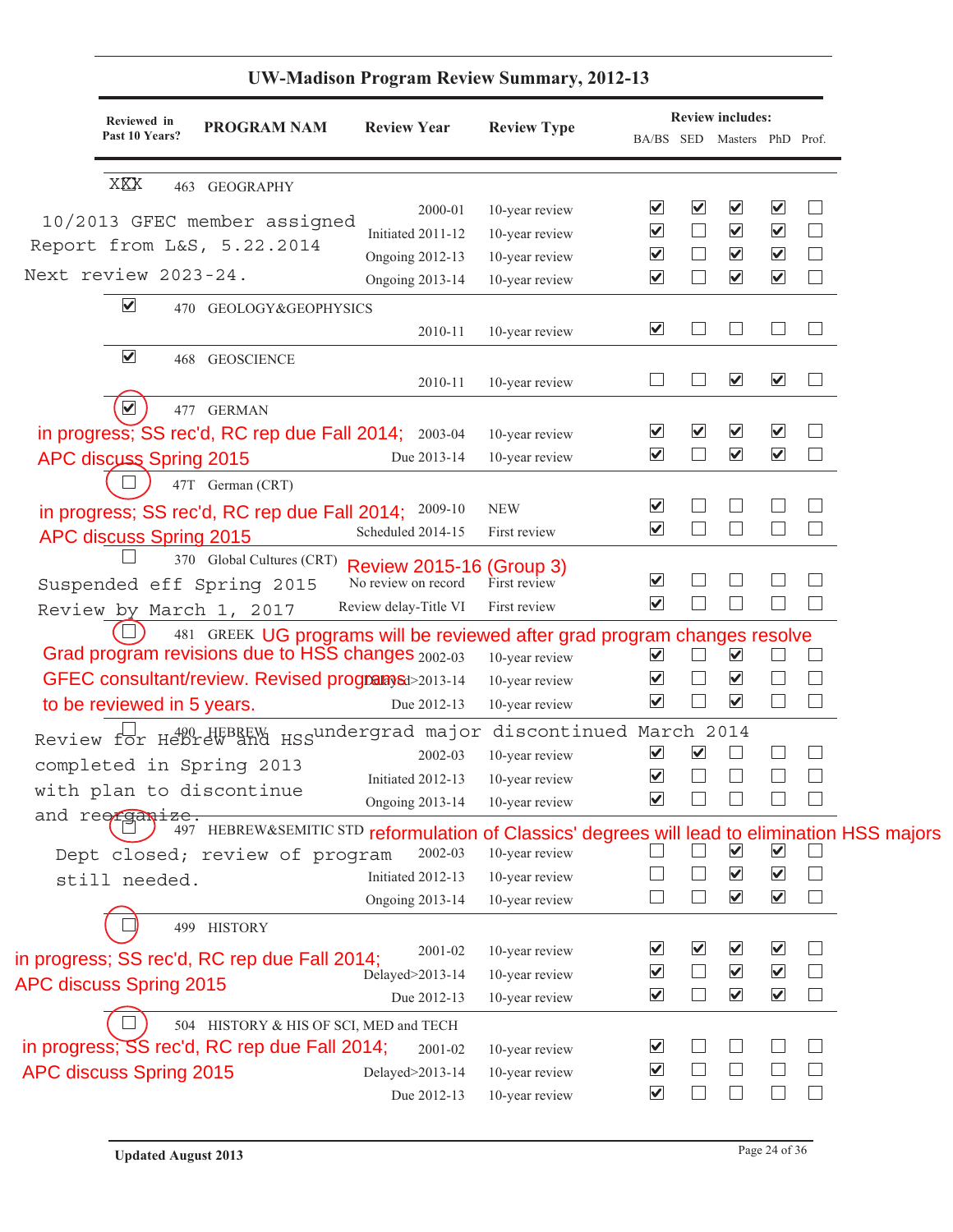| Reviewed in<br><b>PROGRAM NAM</b>                                                           | <b>Review Year</b>               | <b>Review Type</b> |                                 |                              | <b>Review includes:</b>         |                          |                          |
|---------------------------------------------------------------------------------------------|----------------------------------|--------------------|---------------------------------|------------------------------|---------------------------------|--------------------------|--------------------------|
| Past 10 Years?                                                                              |                                  |                    | BA/BS SED                       |                              | Masters PhD Prof.               |                          |                          |
|                                                                                             |                                  |                    |                                 |                              |                                 |                          |                          |
| 517 HISTORY OF SCIENCE, MED and TECH                                                        | 2000-01                          | 10-year review     | ☑                               |                              | ⊻                               | $\blacktriangledown$     |                          |
| in progress; SS rec'd, RC rep due Fall 2014;                                                | Delayed>2013-14                  | 10-year review     | $\overline{\mathbf{v}}$         |                              | $\blacktriangledown$            | $\blacktriangledown$     | $\Box$                   |
| APC discuss Spring 2015                                                                     | Due 2012-13                      | 10-year review     | $\blacktriangledown$            | I.                           | $\blacktriangledown$            | $\blacktriangledown$     | $\Box$                   |
| XXX<br>380 Integrated Liberal Studies (CRT)                                                 |                                  |                    |                                 |                              |                                 |                          |                          |
| Dean's letter and report rec'd                                                              | 2000-01                          | First review       | $\blacktriangledown$            |                              |                                 |                          | $\vert \ \ \vert$        |
| March 10, 2014                                                                              | Initiated 2012-13                | 10-year review     | $\blacktriangledown$            |                              |                                 |                          | $\mathbb{R}$             |
| Review completed.                                                                           | <b>Ongoing 2013-14</b>           | 10-year review     | $\overline{\mathbf{v}}$         |                              |                                 |                          | $\vert \ \ \vert$        |
| ⊻<br>577 INTERNATIONAL PUBLIC AFFAIRS                                                       |                                  |                    |                                 |                              |                                 |                          |                          |
|                                                                                             | 2006-07                          | 10-year review     |                                 |                              | $\overline{\blacktriangledown}$ |                          |                          |
| XХ<br>579 INTERNATIONAL STUDIES                                                             | Program                          | review report      | recd                            | 5/                           |                                 |                          | 13/2014, nxt             |
| Option in Global etc suspended                                                              | $20$ for $60^4$                  | 10-year review     | $\overline{\blacktriangledown}$ |                              |                                 |                          | $\vert \ \ \vert$        |
| Spring 2014 - report by                                                                     | Initiated 2012-13                | 10-year review     | $\overline{\mathbf{v}}$         |                              |                                 |                          | $\Box$                   |
| Nov 2015                                                                                    | <b>Ongoing 2013-14</b>           | 10-year review     | $\overline{\mathbf{v}}$         |                              |                                 | $\overline{\phantom{a}}$ | $\overline{\phantom{a}}$ |
| 384 Intg St in Sci Engr Soc (CRT)                                                           |                                  |                    |                                 |                              |                                 |                          |                          |
|                                                                                             | 2009-10                          | <b>NEW</b>         | $\overline{\mathbf{v}}$         |                              |                                 |                          | П                        |
| convene Fall 2014                                                                           | Due 2014-15                      | First review       | $\blacktriangledown$            | I.                           |                                 | $\mathbf{L}$             | $\Box$                   |
| IPP Intl Politics Prac (CAP)                                                                |                                  |                    |                                 |                              |                                 |                          |                          |
|                                                                                             | 2013-14                          | <b>NEW</b>         |                                 |                              | $\blacktriangledown$            |                          | M                        |
|                                                                                             | Due 2018-19                      | First review       | n.                              |                              | $\blacktriangledown$            | $\mathbf{L}$             | $\Box$                   |
| $\blacktriangledown$<br>580 ITALIAN                                                         |                                  |                    |                                 |                              |                                 |                          |                          |
| in progress; SS rec'd, RC rep due Spring 2015?002-03                                        |                                  | 10-year review     | $\overline{\blacktriangledown}$ | $\blacktriangledown$         | $\blacktriangledown$            | $\blacktriangledown$     | $\Box$                   |
| APC discuss Spring 2015                                                                     | Initiated 2012-13                | 10-year review     | $\blacktriangledown$            | L.                           | $\blacktriangledown$            | $\blacktriangledown$     | $\Box$                   |
|                                                                                             | <b>Ongoing 2013-14</b>           | 10-year review     | $\overline{\mathbf{v}}$         | I.                           | $\overline{\mathbf{v}}$         | $\blacktriangledown$     | $\Box$                   |
| 583 JAPANESE                                                                                |                                  |                    |                                 |                              |                                 |                          |                          |
| in progress; SS rec'd, RC rep due Fall 2014;<br>APC discuss Spring 2015                     | 2003-04                          | 10-year review     |                                 |                              | ⊻                               | ⊻                        |                          |
|                                                                                             | Due 2013-14                      | 10-year review     |                                 |                              | $\overline{\blacktriangledown}$ | $\overline{\mathbf{v}}$  |                          |
| $\blacktriangledown$<br>584 JEWISH STUDIES                                                  |                                  |                    |                                 |                              |                                 |                          |                          |
|                                                                                             | 2008-09                          | Joint Review       | $\boxed{\blacktriangledown}$    | $\boxed{\blacktriangledown}$ |                                 |                          |                          |
| 410 Jewish Studies (CRTOdelayed due to HSS changes; postpone to Fall 2015 (leadership/staff |                                  |                    |                                 |                              |                                 |                          |                          |
|                                                                                             | $changgeB$ <sub>ed 2013-14</sub> | First review       | $\blacktriangledown$            |                              |                                 |                          | $\Box$                   |
| <b>JOURN &amp; MASS COMM</b><br>590                                                         |                                  |                    |                                 |                              |                                 |                          |                          |
|                                                                                             | 2001-02                          | 10-year review     |                                 |                              | ⊻                               |                          |                          |
| in progress; SS and RC rep due Fall 2014;                                                   | Delayed>2013-14                  | 10-year review     |                                 |                              | $\blacktriangledown$            |                          | $\Box$                   |
| APC discuss Spring 2015                                                                     | Due 2011-12                      | 10-year review     |                                 |                              | $\blacktriangledown$            |                          | $\vert \ \ \vert$        |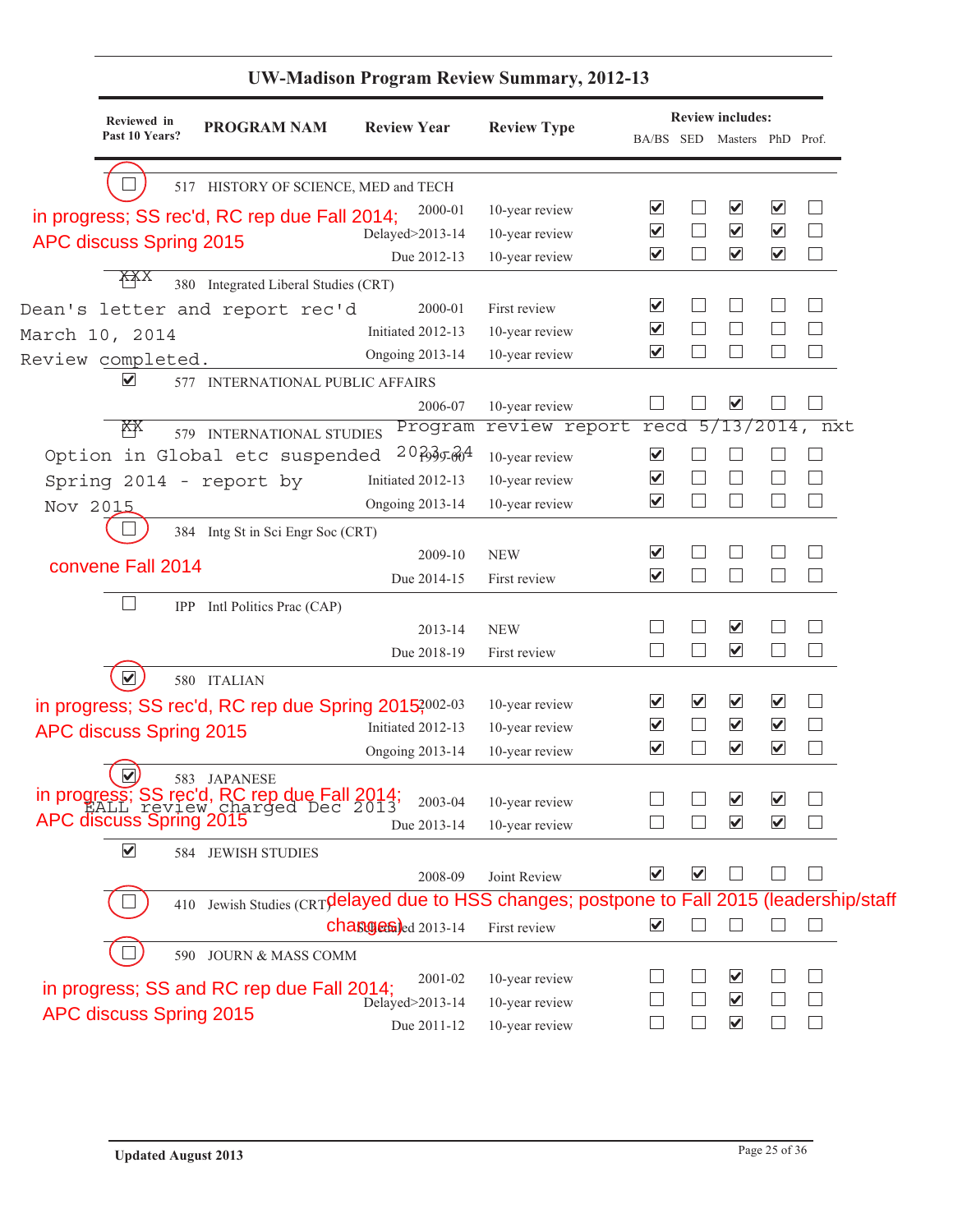|                         |                      |                                                                                                                              |                    | U W-Maulson I Togram Keview Summary, 2012-13      |                                              |        |                                              |                         |                             |
|-------------------------|----------------------|------------------------------------------------------------------------------------------------------------------------------|--------------------|---------------------------------------------------|----------------------------------------------|--------|----------------------------------------------|-------------------------|-----------------------------|
|                         | Reviewed in          |                                                                                                                              |                    |                                                   |                                              |        | <b>Review includes:</b>                      |                         |                             |
|                         | Past 10 Years?       | <b>PROGRAM NAM</b>                                                                                                           | <b>Review Year</b> | <b>Review Type</b>                                |                                              |        | BA/BS SED Masters PhD Prof.                  |                         |                             |
|                         |                      |                                                                                                                              |                    |                                                   |                                              |        |                                              |                         |                             |
|                         |                      | 585 JOURNALISM                                                                                                               |                    |                                                   | ☑                                            |        |                                              |                         |                             |
|                         |                      | in progress; SS and RC rep due Fall 2014; 2001-02                                                                            |                    | 10-year review                                    | $\blacktriangledown$                         |        |                                              |                         |                             |
|                         |                      | APC discuss Spring 2015                                                                                                      | Delayed>2013-14    | 10-year review                                    | $\blacktriangledown$                         |        |                                              |                         |                             |
|                         |                      |                                                                                                                              | Due 2011-12        | 10-year review                                    |                                              |        |                                              |                         |                             |
|                         | $\blacktriangledown$ | 596 LANG & CULTURE ASIA                                                                                                      |                    | Admissions to all programs suspended; decision by | $\blacktriangledown$                         |        | $\blacktriangledown$                         | $\blacktriangledown$    |                             |
|                         |                      |                                                                                                                              | 2010-11            | 10-year review                                    |                                              |        |                                              |                         | Mar 2017                    |
|                         |                      | 598 LATIN UG programs will be reviewed after grad program changes resolve<br>Grad program revisions due to HSS change 802-03 |                    |                                                   |                                              |        |                                              |                         |                             |
|                         |                      |                                                                                                                              |                    | 10-year review                                    | $\blacktriangledown$<br>$\blacktriangledown$ |        | $\blacktriangledown$                         |                         | $\Box$                      |
|                         |                      | GFEC consultant/review. Revised programs <sup>2013-14</sup>                                                                  |                    | 10-year review                                    | $\overline{\blacktriangledown}$              |        | $\blacktriangledown$<br>$\blacktriangledown$ |                         | □<br>$\Box$                 |
|                         |                      | to be reviewed in 5 years.                                                                                                   | Due 2012-13        | 10-year review                                    |                                              |        |                                              |                         |                             |
|                         |                      | 553 LATIN AMER, CARIB, IBER STD                                                                                              |                    |                                                   |                                              |        |                                              |                         |                             |
|                         |                      | Review 2015-2016 (Group 3)                                                                                                   | 2004-05            | 10-year review                                    | $\blacktriangledown$<br>$\blacktriangledown$ |        | $\blacktriangledown$<br>$\blacktriangledown$ |                         | $\Box$                      |
|                         |                      |                                                                                                                              | Due 2014-15        | 10-year review                                    |                                              |        |                                              |                         |                             |
|                         | $\blacktriangledown$ | <b>608 LEGAL STUDIES</b>                                                                                                     |                    |                                                   |                                              |        |                                              |                         |                             |
|                         |                      |                                                                                                                              | 2006-07            | 10-year review                                    | $\blacktriangledown$                         |        | $\Box$                                       |                         |                             |
|                         | $\blacktriangledown$ | 430 LGBT Studies (CRT)                                                                                                       |                    |                                                   |                                              |        |                                              |                         |                             |
|                         |                      |                                                                                                                              | 2009-10            | First review                                      | $\blacktriangleright$                        |        | $\Box$                                       |                         |                             |
|                         | $\blacktriangledown$ | 612 LIBRARY & INFO STDS                                                                                                      |                    |                                                   |                                              |        |                                              |                         |                             |
|                         |                      | Accreditation review committee                                                                                               | 2001-02            | 10-year review                                    |                                              |        | $\blacktriangledown$                         | $\blacktriangledown$    |                             |
|                         |                      | being formed, Sept2013.                                                                                                      | 2007-08            | Accreditation                                     |                                              |        | $\blacktriangledown$                         |                         | $\Box$                      |
|                         |                      | PhD rescheduled 2014-15 per                                                                                                  | Scheduled 2013-14  | 10-year review (PhD)                              |                                              | $\Box$ | $\Box$                                       | $\blacktriangledown$    | $\Box$                      |
| EMK 9/24/2013 YES       |                      |                                                                                                                              | Scheduled 2014-15  | Accreditation                                     |                                              |        | $\blacktriangledown$                         |                         | $\Box$                      |
|                         | $\blacktriangledown$ | 61Z Library Info Studies SPECIALIST (CRT)                                                                                    |                    |                                                   |                                              |        |                                              |                         |                             |
|                         |                      |                                                                                                                              | 2012-13            | First review                                      |                                              |        | $\blacktriangledown$                         |                         |                             |
|                         | $\blacktriangledown$ | 621 LINGUISTICS                                                                                                              |                    |                                                   |                                              |        |                                              |                         |                             |
|                         |                      |                                                                                                                              | 2009-10            | 10-year review                                    | $\overline{\blacktriangledown}$              |        | $\blacktriangledown$                         | $\overline{\mathbf{v}}$ |                             |
|                         | $\blacktriangledown$ | 630 MASS COMMUNICATIONS                                                                                                      |                    |                                                   |                                              |        |                                              |                         |                             |
|                         |                      |                                                                                                                              | 2011-12            | 10-year review                                    |                                              |        | $\Box$                                       | $\blacktriangledown$    |                             |
|                         |                      | 432 Material Culture Studies (CRT)                                                                                           |                    |                                                   |                                              |        |                                              |                         |                             |
|                         |                      | in progress; SS rec'd, RC rep due Fall 2014;                                                                                 | 2005-06            | <b>NEW</b>                                        | ⊻                                            |        | $\blacktriangledown$                         |                         |                             |
| APC discuss Spring 2015 |                      |                                                                                                                              | Scheduled 2013-14  | First review                                      | $\blacktriangledown$                         |        | $\blacktriangledown$                         |                         | $\mathcal{L}_{\mathcal{A}}$ |
|                         | $\blacktriangledown$ | 634 MATHEMATICS                                                                                                              |                    |                                                   |                                              |        |                                              |                         |                             |
|                         |                      |                                                                                                                              | 2006-07            | 10-year review                                    | ⊻                                            |        | $\boxed{\blacktriangledown}$                 | $\blacktriangledown$    |                             |
|                         |                      |                                                                                                                              | 2013-14            | NEW MS OPTION                                     |                                              | $\Box$ | $\blacktriangledown$                         |                         |                             |
|                         |                      |                                                                                                                              | Due 2018-19        | First review (option)                             |                                              |        | $\blacktriangledown$                         |                         | $\Box$                      |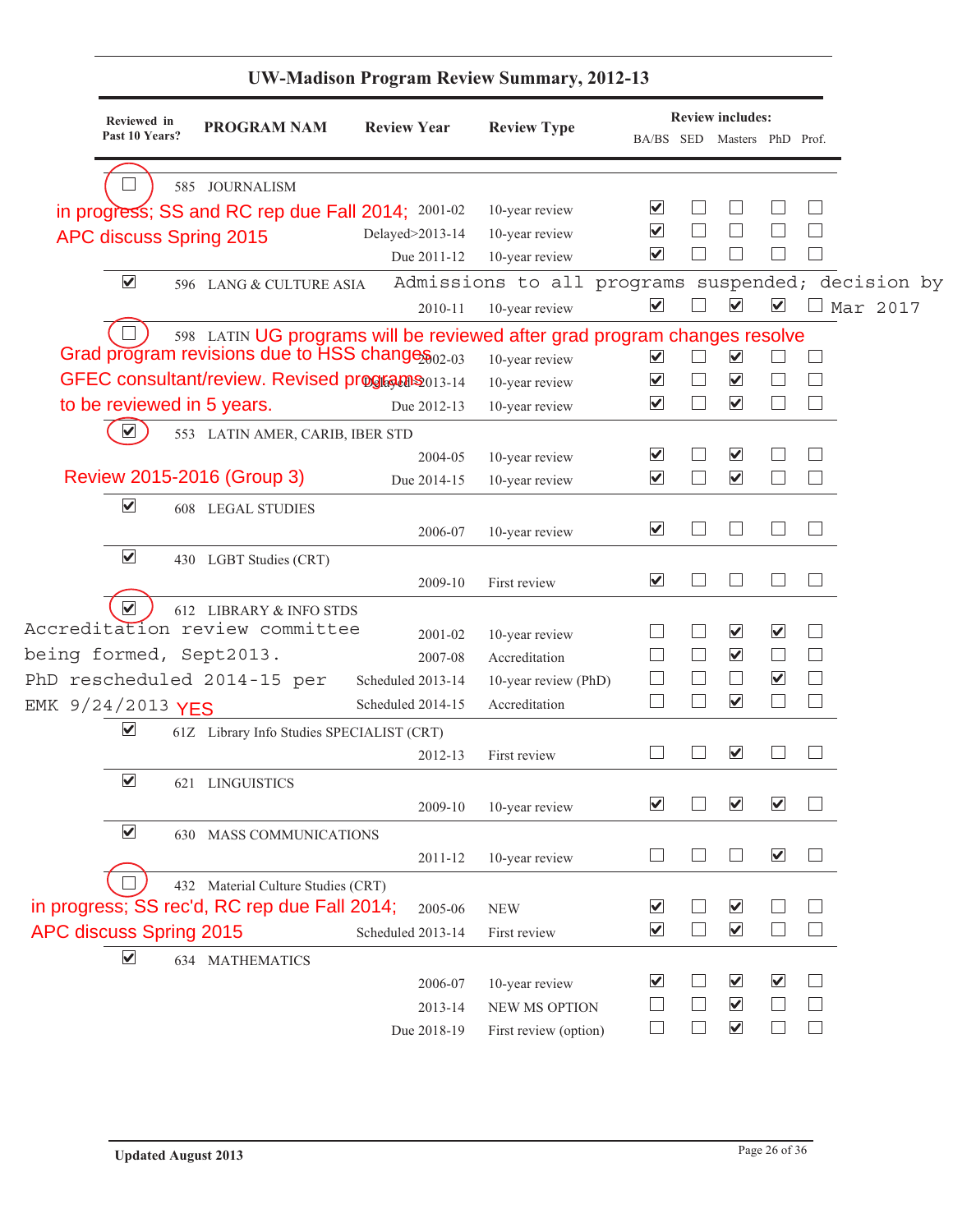|                         | Reviewed in<br>Past 10 Years? | <b>PROGRAM NAM</b>                                 | <b>Review Year</b>                | <b>Review Type</b>                 | BA/BS SED Masters PhD Prof.                  |        | <b>Review includes:</b>         |                          |                                       |
|-------------------------|-------------------------------|----------------------------------------------------|-----------------------------------|------------------------------------|----------------------------------------------|--------|---------------------------------|--------------------------|---------------------------------------|
|                         |                               | 63F Mathematics (CRT)                              |                                   |                                    |                                              |        |                                 |                          |                                       |
|                         |                               |                                                    | 2008-09                           | <b>NEW</b>                         | ⊻                                            |        |                                 |                          |                                       |
| convene Fall 2014       |                               |                                                    | Delayed>2013-14                   | First review                       | $\blacktriangledown$                         |        |                                 |                          |                                       |
|                         |                               |                                                    | Due 2013-14                       | First review                       | $\blacktriangledown$                         |        |                                 |                          |                                       |
| $\blacktriangledown$    | 657                           | <b>MEDICAL SCIENCE</b>                             |                                   |                                    |                                              |        |                                 |                          |                                       |
|                         |                               | Discontinued.                                      | 2007-08                           | 10-year review                     | $\blacktriangledown$                         |        |                                 |                          |                                       |
|                         |                               |                                                    | pending                           | No admissions                      | $\overline{\mathbf{v}}$                      |        |                                 |                          |                                       |
|                         |                               | 450 Medieval Stu (CRT)                             |                                   |                                    |                                              |        |                                 |                          |                                       |
|                         |                               | Review Complete; memo to JLM July highland 2012-13 |                                   | First review                       | $\blacktriangledown$                         |        |                                 |                          |                                       |
|                         |                               |                                                    | <b>Ongoing 2013-14</b>            | First review                       | $\overline{\blacktriangledown}$              |        |                                 |                          |                                       |
|                         |                               | 435 Middle East Studies (CRT)                      |                                   |                                    |                                              |        |                                 |                          |                                       |
|                         |                               | Review complete; memo sent to JLM                  | 2006-07                           | <b>NEW</b>                         | $\boxed{\blacktriangledown}$                 |        |                                 |                          |                                       |
|                         |                               |                                                    | Initiated 2012-13                 | First review                       | $\overline{\mathbf{v}}$                      |        |                                 |                          |                                       |
|                         |                               |                                                    | <b>Ongoing 2013-14</b>            | First review                       | $\blacktriangledown$                         |        |                                 |                          |                                       |
| $\blacktriangledown$    | 684                           | MOLECULAR BIOLOGY                                  |                                   |                                    |                                              |        |                                 |                          |                                       |
|                         |                               |                                                    | 2004-05                           | 10-year review                     | $\blacktriangledown$<br>$\blacktriangledown$ |        |                                 |                          |                                       |
|                         |                               |                                                    | Due 2014-15                       | 10-year review                     |                                              |        |                                 |                          |                                       |
| $\blacktriangledown$    |                               | 690 MUSIC (BA/BS)                                  |                                   |                                    | $\blacktriangledown$                         |        |                                 |                          |                                       |
|                         |                               | in progress; SOM strategic planning review         | 2006-07                           | Accreditation<br>Accreditation     | $\blacktriangledown$                         |        |                                 |                          |                                       |
| $\blacktriangledown$    |                               |                                                    | <b>Ongoing 2013-14</b>            |                                    |                                              |        |                                 |                          |                                       |
|                         |                               | 687 MUSIC (MA, PhD)                                |                                   | Accreditation                      |                                              |        |                                 | $\blacktriangledown$     |                                       |
|                         |                               | in progress; SOM strategic planning review         | 2006-07<br><b>Ongoing 2013-14</b> | Accreditation                      |                                              |        | $\overline{\mathbf{v}}$         | $\blacktriangledown$     |                                       |
| $\blacktriangledown$    |                               | 697 MUSIC: EDUCATION                               |                                   |                                    |                                              |        |                                 |                          |                                       |
|                         |                               |                                                    | 2006-07                           | Accreditation                      | $\overline{\mathbf{v}}$                      |        | $\overline{\blacktriangledown}$ |                          |                                       |
|                         |                               | in progress; SOM strategic planning review         | Ongoing 2013-14                   | Accreditation                      | $\blacktriangledown$                         | $\Box$ | $\blacktriangledown$            | $\Box$                   | $\begin{array}{c} \hline \end{array}$ |
| ⊻                       |                               | 688 MUSIC: PERFORMANCE                             |                                   |                                    |                                              |        |                                 |                          |                                       |
|                         |                               | in progress; SOM strategic planning review 2006-07 |                                   | Accreditation                      | $\overline{\blacktriangledown}$              |        | $\blacktriangledown$            | $\blacktriangledown$     |                                       |
|                         |                               |                                                    | <b>Ongoing 2013-14</b>            | Accreditation                      | $\overline{\mathbf{v}}$                      |        | $\blacktriangledown$            | $\overline{\phantom{a}}$ | $\blacktriangledown$                  |
|                         |                               | 765 PHILOSOPHY                                     |                                   |                                    |                                              |        |                                 |                          |                                       |
|                         |                               | in progress; SS rec'd, RC rep due Fall 2014;       | 2000-01                           | 10-year review                     | ⊻                                            |        | $\blacktriangledown$            | $\blacktriangledown$     |                                       |
| APC discuss Spring 2015 |                               |                                                    | Scheduled 2013-14                 | 10-year review                     | $\overline{\mathbf{v}}$                      |        | $\blacktriangledown$            | $\blacktriangledown$     |                                       |
| ĶĶ                      |                               | 783 PHYSICS                                        | Next review 2023-24               |                                    |                                              |        |                                 |                          |                                       |
|                         |                               |                                                    | 2000-01                           | 10-year review                     | $\blacktriangledown$                         |        | $\blacktriangledown$            | $\blacktriangledown$     |                                       |
|                         |                               |                                                    | Initiated 2012-13                 | 10-year review                     | $\blacktriangledown$                         |        | $\blacktriangledown$            | $\blacktriangledown$     |                                       |
|                         |                               |                                                    | <b>Ongoing 2013-14</b>            | 10-year review                     | $\overline{\mathbf{v}}$                      |        | $\blacktriangledown$            | $\blacktriangledown$     |                                       |
| Full                    |                               | report 5/15/2014 for undergrad and                 |                                   | grad programs                      |                                              |        |                                 |                          |                                       |
|                         |                               | What about the certificate?                        |                                   | Certificate was included in review |                                              |        |                                 |                          |                                       |
|                         |                               | GFEC review will be in Fall                        | 2014                              |                                    |                                              |        |                                 |                          |                                       |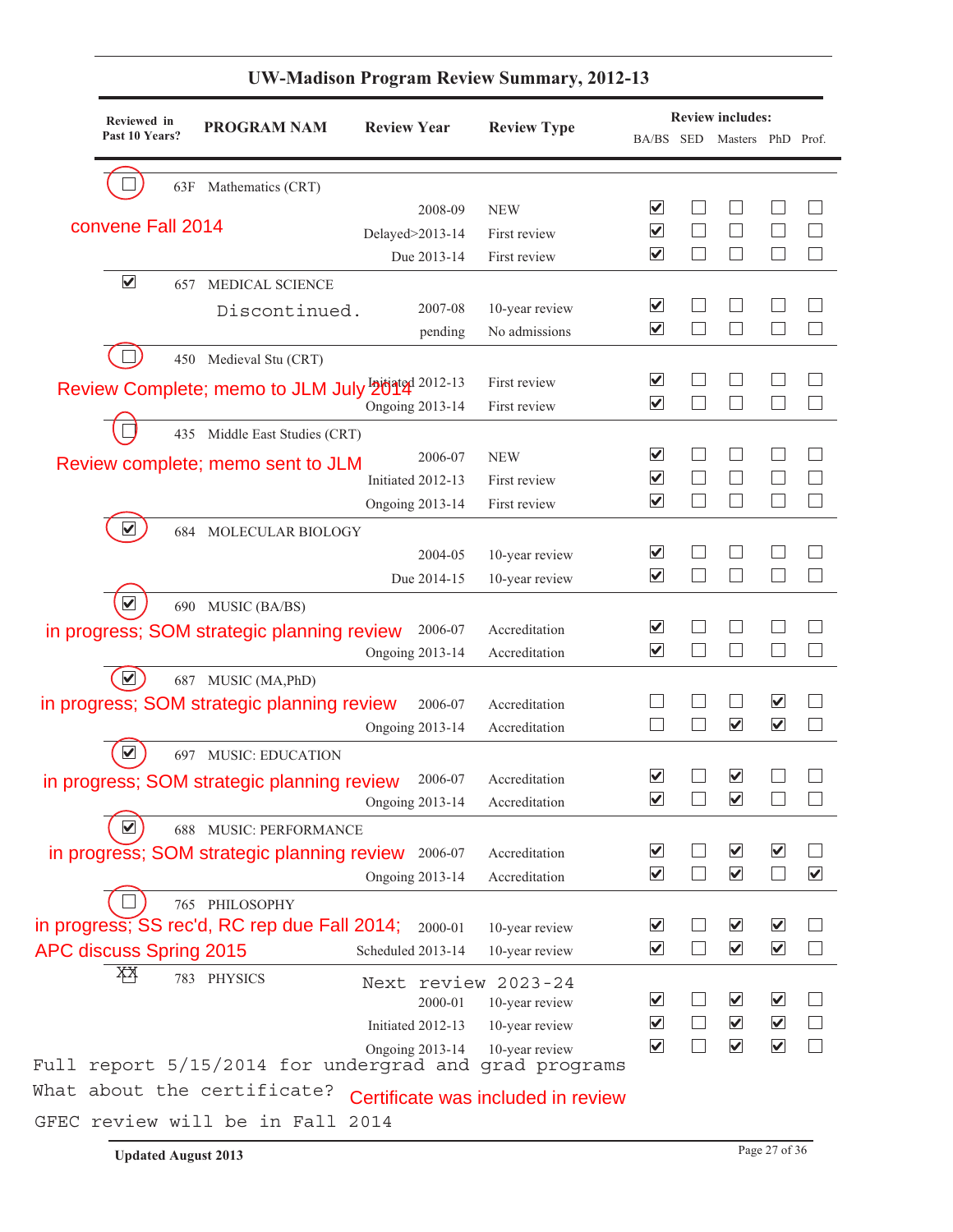|                               |                                                                | <b>UW-Madison Program Review Summary, 2012-13</b> |                                         |                                 |                         |                                                        |                              |                |           |
|-------------------------------|----------------------------------------------------------------|---------------------------------------------------|-----------------------------------------|---------------------------------|-------------------------|--------------------------------------------------------|------------------------------|----------------|-----------|
| Reviewed in<br>Past 10 Years? | <b>PROGRAM NAM</b>                                             | <b>Review Year</b>                                | <b>Review Type</b>                      |                                 |                         | <b>Review includes:</b><br>BA/BS SED Masters PhD Prof. |                              |                |           |
|                               |                                                                |                                                   |                                         |                                 |                         |                                                        |                              |                |           |
| XXX                           | 7B3 Physics (CRT)                                              | Next review 2023-24                               |                                         |                                 |                         |                                                        |                              |                |           |
|                               | Also Reviewed with Physics                                     | 2008-09                                           | <b>NEW</b>                              | $\blacktriangledown$            |                         |                                                        |                              |                |           |
| May 27, 2014                  |                                                                | Initiated 2012-13                                 | First review                            | $\blacktriangledown$            |                         |                                                        |                              |                |           |
|                               |                                                                | <b>Ongoing 2013-14</b>                            | First-review                            | $\blacktriangledown$            |                         | $\Box$                                                 |                              | $\Box$         |           |
|                               | 801 POLISH                                                     |                                                   |                                         |                                 |                         |                                                        |                              |                |           |
|                               | in progress; SS rec'd, RC rep due Fall 2014; 2001-02           |                                                   | 10-year review                          | $\blacktriangledown$            | $\overline{\mathbf{v}}$ |                                                        |                              |                |           |
| APC discuss Spring 2015       |                                                                | Scheduled 2013-14                                 | 10-year review                          | $\blacktriangledown$            | $\blacktriangledown$    | $\mathcal{L}$                                          |                              | $\mathbb{R}^n$ |           |
| $\blacktriangledown$          | 805 POLITICAL SCIENCE                                          |                                                   |                                         |                                 |                         |                                                        |                              |                |           |
|                               |                                                                | 2010-11                                           | 10-year review                          | $\blacktriangledown$            |                         | $\blacktriangledown$                                   | $\blacktriangledown$         |                |           |
| $\blacktriangledown$          | 810 PORTUGUESE                                                 |                                                   |                                         |                                 |                         |                                                        |                              |                |           |
|                               |                                                                | 1998-99                                           | 10-year review                          | $\blacktriangledown$            |                         | $\blacktriangledown$                                   | $\boxed{\blacktriangledown}$ |                |           |
|                               | Awaiting wrap up memo on BA/BS.                                | 2012-13                                           | 10-year review (Grad)                   | $\Box$                          |                         | $\blacktriangledown$                                   | $\overline{\mathbf{v}}$      | П              |           |
|                               | Review complete; memo to JLM August 2014<br><sub>2013-14</sub> |                                                   | 10-year review (UGRD)                   | $\blacktriangledown$            |                         | ×                                                      |                              | $\Box$         |           |
|                               | 390 Professional Japanese Comm (CRT)                           |                                                   |                                         |                                 |                         |                                                        |                              |                |           |
|                               |                                                                | 2011-12                                           | <b>NEW</b>                              | $\boxed{\blacktriangledown}$    |                         |                                                        |                              |                |           |
|                               |                                                                | Due 2016-17                                       | First review                            | $\blacktriangledown$            |                         |                                                        |                              |                |           |
| XXX                           | 832 PSYCHOLOGY                                                 | Accreditation                                     | PsychologicalClinSciAccredSystem(PCSAS) |                                 |                         |                                                        |                              |                |           |
|                               | Dean's letter May 28, 2014                                     | 1998-99                                           | 10-year review                          | $\blacktriangledown$            |                         | $\blacktriangledown$                                   | $\blacktriangledown$         |                |           |
|                               |                                                                | 2007-08                                           | Accreditation                           | $\Box$                          | $\Box$                  | $\Box$                                                 | $\blacktriangledown$         |                | June 2014 |
|                               | No GFEC involvement **.                                        | Initiated 2012-13                                 | 10-year review                          | $\blacktriangledown$            | $\Box$                  | $\blacktriangledown$                                   | $\blacktriangledown$         |                | exp       |
| Next review 2013-14.          |                                                                | <b>Ongoing 2013-14</b>                            | 10-year review                          | $\blacktriangledown$            | $\Box$                  | $\blacktriangledown$                                   | $\blacktriangledown$         |                | May 20124 |
|                               |                                                                | Scheduled 2014-15                                 | Accreditation                           |                                 | $\Box$                  | $\Box$                                                 | $\blacktriangledown$         | $\Box$         |           |
| $\blacktriangledown$          | 837 PUBLIC AFFAIRS                                             |                                                   |                                         |                                 |                         |                                                        |                              |                |           |
|                               |                                                                | 2006-07                                           | 10-year review                          |                                 |                         | $\overline{\mathbf{v}}$                                |                              |                |           |
| $\blacktriangledown$          |                                                                |                                                   |                                         |                                 |                         |                                                        |                              |                |           |
|                               | 875 RELIGIOUS STUDIES                                          |                                                   |                                         | ⊻                               |                         |                                                        |                              |                |           |
|                               |                                                                | 2008-09                                           | Joint Review                            |                                 |                         |                                                        |                              |                |           |
|                               | 660 Religious Studies (CRT)                                    |                                                   |                                         |                                 |                         |                                                        |                              |                |           |
| <b>Convene Fall 2014</b>      |                                                                | 1998-99                                           | <b>NEW</b>                              | $\overline{\blacktriangledown}$ |                         | ×                                                      |                              |                |           |
|                               |                                                                | Delayed>2013-14                                   | First review                            | $\overline{\mathbf{v}}$         |                         |                                                        |                              |                |           |
|                               |                                                                | Due for review                                    | First review                            | $\blacktriangledown$            |                         | $\mathcal{L}$                                          |                              |                |           |
|                               | 891 RUSSIAN                                                    |                                                   |                                         |                                 |                         |                                                        |                              |                |           |
|                               | in progress; SS rec'd, RC rep due Fall 2014; 2001-02           |                                                   | 10-year review                          | $\blacktriangledown$            | $\overline{\mathbf{v}}$ |                                                        |                              |                |           |
| APC discuss Spring 2015       |                                                                | Scheduled 2013-14                                 | 10-year review                          | $\blacktriangleright$           | $\blacktriangledown$    | $\mathcal{L}$                                          |                              |                |           |
|                               | 7O2 Russian, E Eur, Cent Asian Studies (CRT)                   |                                                   |                                         |                                 |                         |                                                        |                              |                |           |
|                               |                                                                | No review on record                               | First review                            | $\overline{\mathbf{v}}$         |                         | ×.                                                     |                              |                |           |
|                               |                                                                | No review on record                               | First review                            | $\Box$                          | $\Box$                  | $\blacktriangledown$                                   |                              |                |           |
|                               |                                                                | Review delay-Title VI                             | First review                            | $\blacktriangledown$            |                         | $\Box$                                                 |                              |                |           |
|                               |                                                                | Review delay-Title VI                             | First review                            | $\Box$                          | $\Box$                  | $\blacktriangledown$                                   |                              | $\mathbf{1}$   |           |
|                               | Review 2014-2015 (Group 2)                                     |                                                   |                                         |                                 |                         |                                                        |                              |                |           |

| <b>Updated August 2013</b> | Page 28 of 36 |
|----------------------------|---------------|
|                            |               |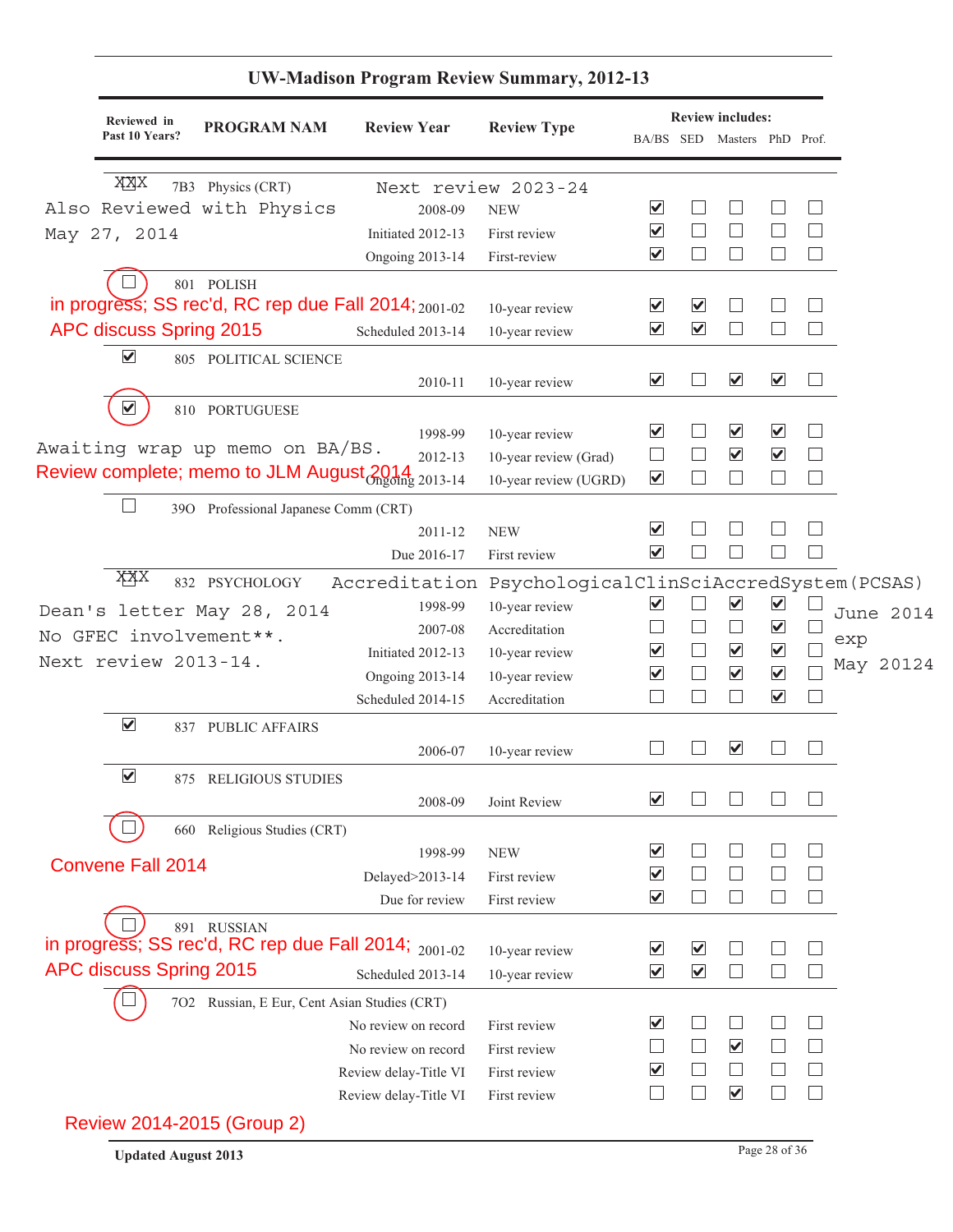|                        | Reviewed in    | <b>PROGRAM NAM</b>                      | <b>Review Year</b>                                                               | <b>Review Type</b>    |                                 |        | <b>Review includes:</b>         |                                 |              |
|------------------------|----------------|-----------------------------------------|----------------------------------------------------------------------------------|-----------------------|---------------------------------|--------|---------------------------------|---------------------------------|--------------|
|                        | Past 10 Years? |                                         |                                                                                  |                       |                                 |        | BA/BS SED Masters PhD Prof.     |                                 |              |
| $\blacktriangledown$   |                |                                         | 894 RUSSIAN, EAST EUROPEAN, CENTRAL ASIAN ST                                     |                       |                                 |        |                                 |                                 |              |
|                        |                | Review 2014-2015 (Group 2)              | 2007-08                                                                          | Joint Review          |                                 |        | $\blacktriangledown$            |                                 |              |
| $\vert\checkmark\vert$ |                | 900 SCANDINAVIAN STD                    |                                                                                  |                       |                                 |        |                                 |                                 |              |
|                        |                |                                         | in progress; SS rec'd, RC rep due Fall 2014?002-03                               | 10-year review        | ⊻                               |        | $\blacktriangledown$            | V                               |              |
|                        |                | APC discuss Spring 2015                 | Due 2012-13                                                                      | 10-year review        | $\overline{\blacktriangledown}$ |        | $\blacktriangledown$            | $\blacktriangledown$            |              |
|                        |                |                                         | Scheduled 2013-14                                                                | 10-year review        | $\overline{\mathbf{v}}$         | $\Box$ | $\overline{\mathbf{v}}$         | ⊻                               |              |
|                        |                | 900 Scandinavian Studies (CRT)          | in progress; SS rec'd, RC rep due Fall 2014;<br>011-12                           | <b>NEW</b>            | $\overline{\mathbf{v}}$         |        |                                 |                                 |              |
|                        |                | APC discuss Spring 2015                 | Due 2016-17                                                                      | First review          | $\overline{\mathbf{v}}$         |        |                                 |                                 |              |
| $\blacktriangledown$   |                | 908 SECOND LANGUAGE ACQUISITION         |                                                                                  |                       |                                 |        |                                 |                                 |              |
|                        |                |                                         | 2009-10                                                                          | Joint Review          | $\mathcal{L}$                   |        | - 1                             | $\overline{\mathbf{v}}$         | $\mathbf{I}$ |
|                        |                | 913 SLAVIC LANG & LITS                  |                                                                                  |                       |                                 |        |                                 |                                 |              |
|                        |                |                                         | in progress; SS rec'd, RC rep due Fall $2014_{001-02}$                           | 10-year review        |                                 |        | ☑                               | V                               |              |
|                        |                | APC discuss Spring 2015                 | Scheduled 2013-14                                                                | 10-year review        |                                 |        | $\blacktriangledown$            | $\blacktriangledown$            |              |
| V                      |                | 916 SOCIAL WELFARE                      |                                                                                  |                       |                                 |        |                                 |                                 |              |
|                        |                |                                         | 2005-06                                                                          | Accreditation         | $\boxed{\blacktriangledown}$    |        |                                 | $\blacktriangledown$            |              |
|                        |                | in progress; SS due Spring 2015         | To be scheduled                                                                  | 10-year review (PhD)  | $\vert \ \ \vert$               | H      | ×.                              | $\blacktriangledown$            |              |
| $\blacktriangledown$   |                | 918 SOCIAL WORK                         |                                                                                  |                       |                                 |        |                                 |                                 |              |
|                        |                |                                         | 2005-06                                                                          | Accreditation         | $\overline{\mathbf{v}}$         |        | $\blacktriangledown$            |                                 |              |
|                        |                | BSW, MSW accreditation affirmed         | 2009-10                                                                          | NEW (PT MSW)          |                                 | $\Box$ | $\blacktriangledown$            |                                 |              |
|                        |                |                                         | Due 2014-15                                                                      | First review (PT MSW) | $\mathbf{I}$                    | ш      | $\blacktriangledown$            |                                 |              |
|                        |                | Oct21,2013 until Oct2021                | <b>Ongoing 2013-14</b>                                                           | Accreditation         | ⊻                               |        | $\blacktriangledown$            |                                 |              |
|                        |                |                                         | 922 SOCIOLOGY in progress; SS rec'd, RC rep due Fall 2014; APC discuss Fall 2014 |                       |                                 |        |                                 |                                 |              |
|                        |                | Dean's rep't on BS/BA $4/12/2014$       | 1999-00                                                                          | 10-year review        | $\overline{\blacktriangledown}$ |        | $\blacktriangledown$            | $\blacktriangledown$            |              |
|                        |                |                                         | Initiated 2012-13                                                                | 10-year review        | $\blacktriangledown$            |        | $\blacktriangledown$            | $\overline{\blacktriangledown}$ |              |
|                        |                | Awaiting grad program rept.             | <b>Ongoing 2013-14</b>                                                           | 10-year review        | $\overline{\blacktriangledown}$ |        | $\overline{\blacktriangledown}$ | $\blacktriangledown$            |              |
| $\blacktriangledown$   |                | 71S South Asian Studies (CRT)           |                                                                                  |                       |                                 |        |                                 |                                 |              |
|                        |                | Review 2014-2015 (Group 1)              | 2008-09                                                                          | First review          | $\overline{\mathbf{v}}$         |        |                                 |                                 |              |
| $\blacktriangledown$   |                | 935 SOUTHEAST ASIAN STUDIES             |                                                                                  |                       |                                 |        |                                 |                                 |              |
|                        |                | Review 2014-2015 (Group 1)              | 2009-10                                                                          | 10-year review        |                                 |        | $\overline{\blacktriangledown}$ |                                 |              |
|                        |                | 93S Southeast Asian Studies (CRT)       |                                                                                  |                       |                                 |        |                                 |                                 |              |
|                        |                |                                         | 2009-10                                                                          | <b>NEW</b>            | $\boxed{\blacktriangledown}$    |        |                                 |                                 |              |
|                        |                | Review 2014-2015 (Group 1)              | Due 2014-15                                                                      | First review          | $\overline{\mathbf{v}}$         |        |                                 |                                 |              |
| $\blacktriangledown$   |                | 705 Southeast Asian Studies, Grad (CRT) |                                                                                  |                       |                                 |        |                                 |                                 |              |
|                        |                |                                         | 2009-10                                                                          | First review          |                                 |        | $\blacktriangledown$            |                                 |              |
|                        |                | Review 2014-2015 (Group 1)              |                                                                                  |                       |                                 |        |                                 |                                 |              |